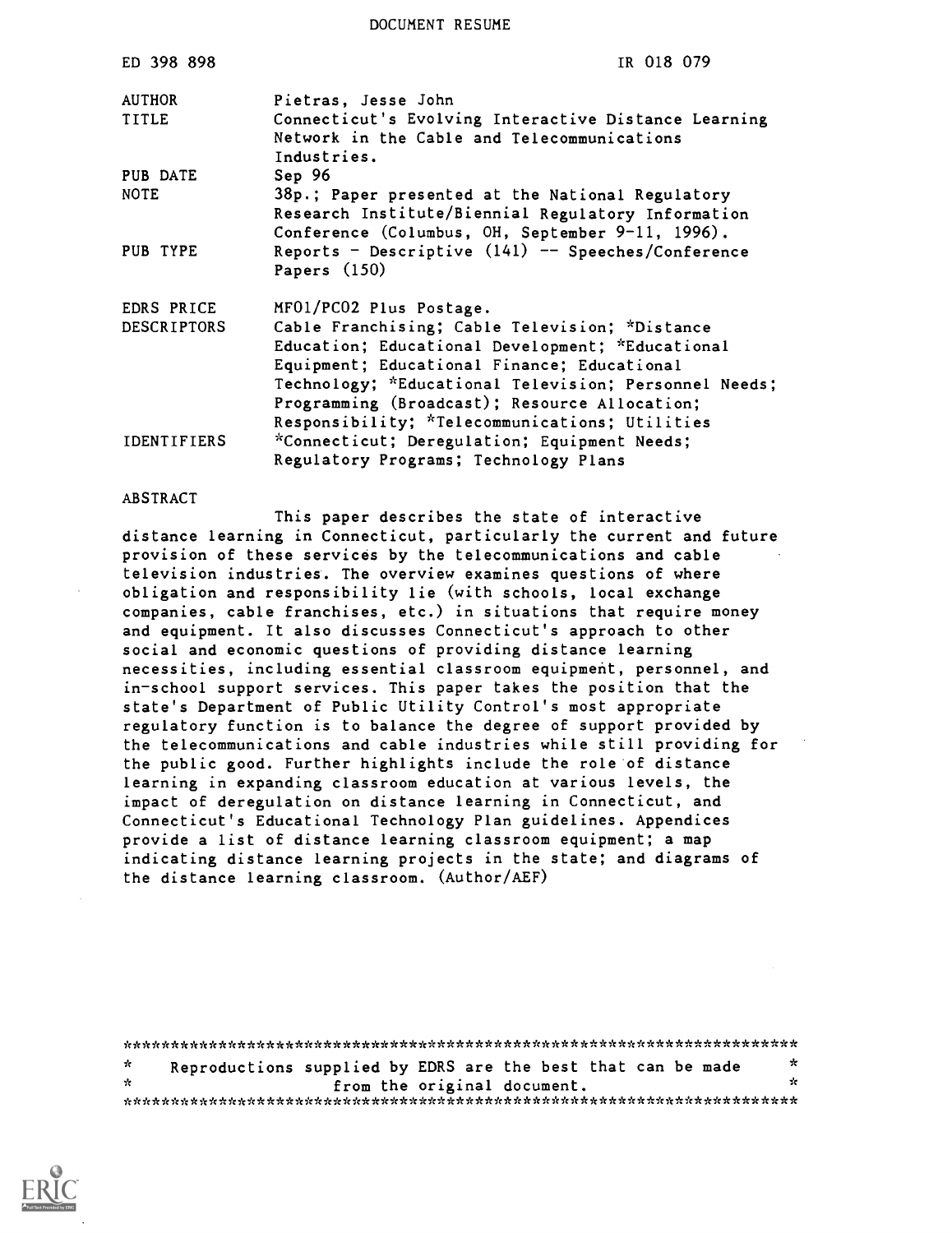U.S. DEPARTMENT OF EDUCATION<br>Office of Educational Research and Improvement Office of Educational Research and Improvement EDUCATIONAL HESOURCES INFORMATION<br>CENTER (ERIC)<br>This document has been reproduced as<br>received from the person or organization originating it.

Minor changes have been made to improve reproduction quality.

Points of view or opinions stated in this<br>document do not necessarily represent<br>official OERI position or policy.

## Connecticut's Evolving Interactive Distance Learning Network in the Cable and Telecommunications Industries

Paper Presented at the 1996 National Regulatory Research Institute/Biennial Regulatory Information Conference,

September 9-11, Columbus, Ohio.

## Jesse John Pietras

Research Analyst Department of Public Utility Control Connecticut Department of Public Utility Control Telecommunications Division One Central Park Plaza New Britain, CT 06051 203-827-2838

September 1, 1996

## BEST COPY AVAILABLE

"PERMISSION TO REPRODUCE THIS MATERIAL HAS BEEN GRANTED BY

Jesse J. Pietras

TO THE EDUCATIONAL RESOURCES INFORMATION CENTER (ERIC)."

RO18079

 $\mathbf{I}$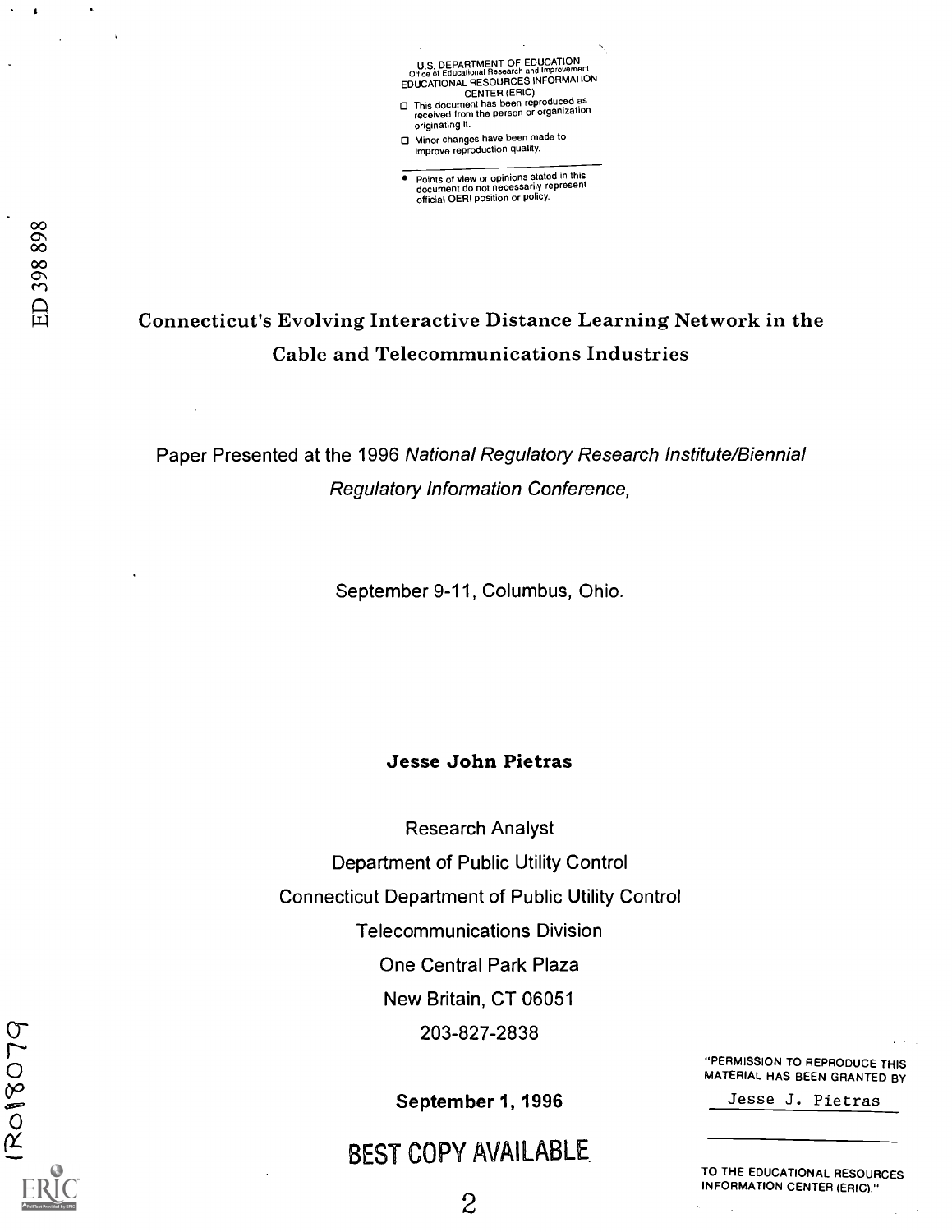## **ABSTRACT**

Regulatory Enhancements, Infrastructure Modernization, and Connecticut's, Emerging Interactive, Distance Learning Network in the Cable and Telecommunications Industries

> Jesse John Pietras Research Analyst

Connecticut Department of Public Utility Control Telecommunications Division One Central Park Plaza New Britain, CT 06051 203-827-2838



 $\sim 10$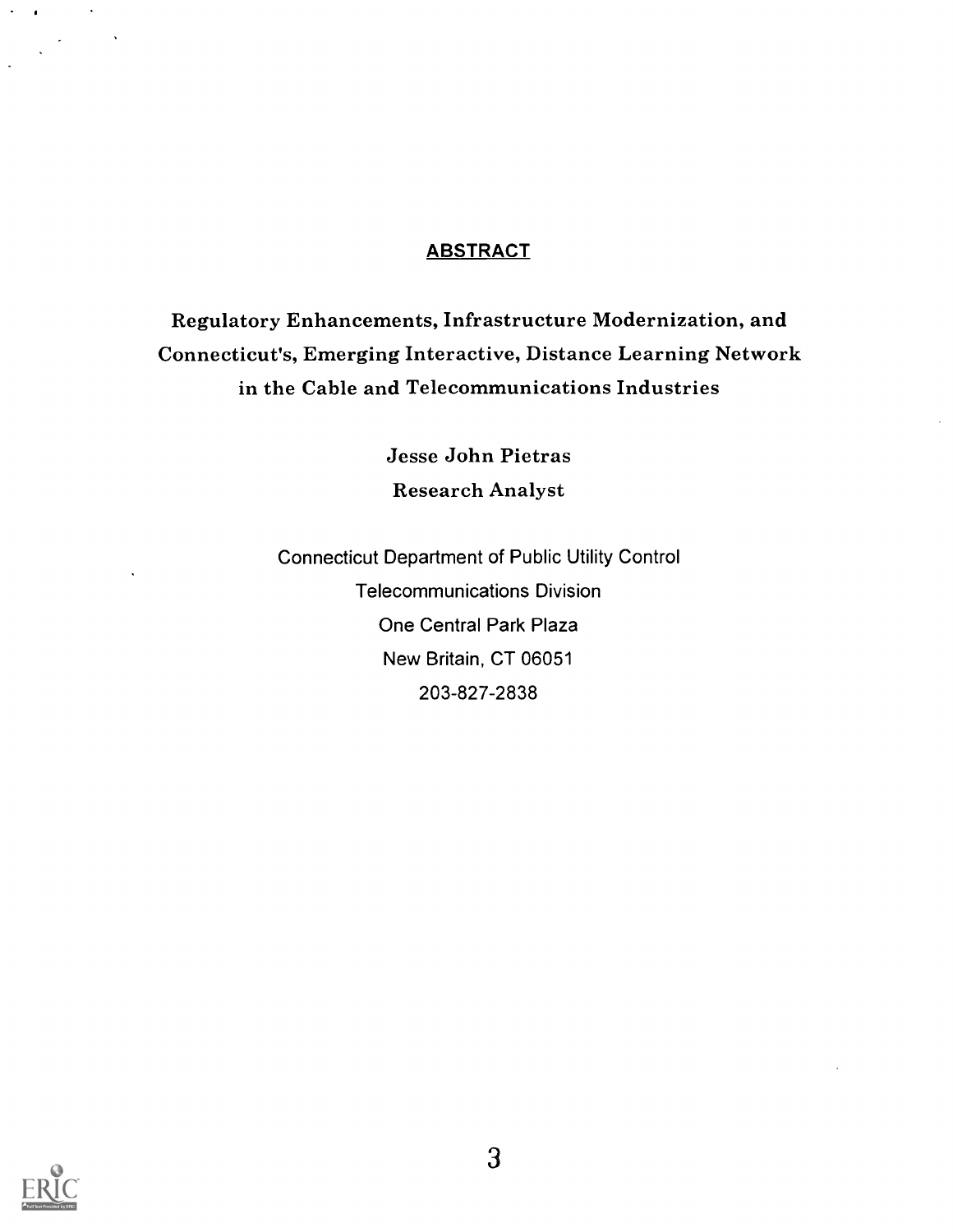## ABSTRACT

The purpose of this paper is to present a overview status of the state of interactive distance learning in Connecticut relating to the current and future provisioning of these services by the telecommunications and the cable television industries, respectively. The review is predicated upon the following questions:

- 1. What obligations, if any, should a company assume regarding educational equipment and what outside distribution plant should be the operator's responsibility?
- 2.What equipment and distribution plant should schools and municipalities themselves be responsible for providing?
- 3. To what extent and in what manner should the various educational programming reparations associated with distance learning be allocated?
- 4.How can both local exchange companies, interexchange carriers, and cable franchise operators best serve the state's educational technology needs, particularly in a newly competitive telecommunications environment?

The paper goes on to examine Connecticut's unique approach to the social and economic question of provisioning the distance learning equipment necessary for educational programming, production, and origination, including essential classroom equipment, personnel, and in-school support services in terms of responsibility of both the local educational entities and the concomitant responsibility of a governmental agency such as the state's Department of Public Utility Control. The paper takes the position that the Department's most appropriate regulatory function is to balance both the degree of support provided by the telecommunications and cable industries to promote expansion the many new and emerging educational services and concomitant technologies, and to best provide for the public good, particularly as companies compete to become the providers of the new protocols. The paper examines the role of distance learning in expanding classroom learning at various educational levels. Lastly, the paper explores the impact of deregulation on distance learning in Connecticut, and analyzes the state's groundbreaking Educational Technology Plan guidelines recently completed by the Department of Education and by the state's Center for Educational Leadership and Technology.

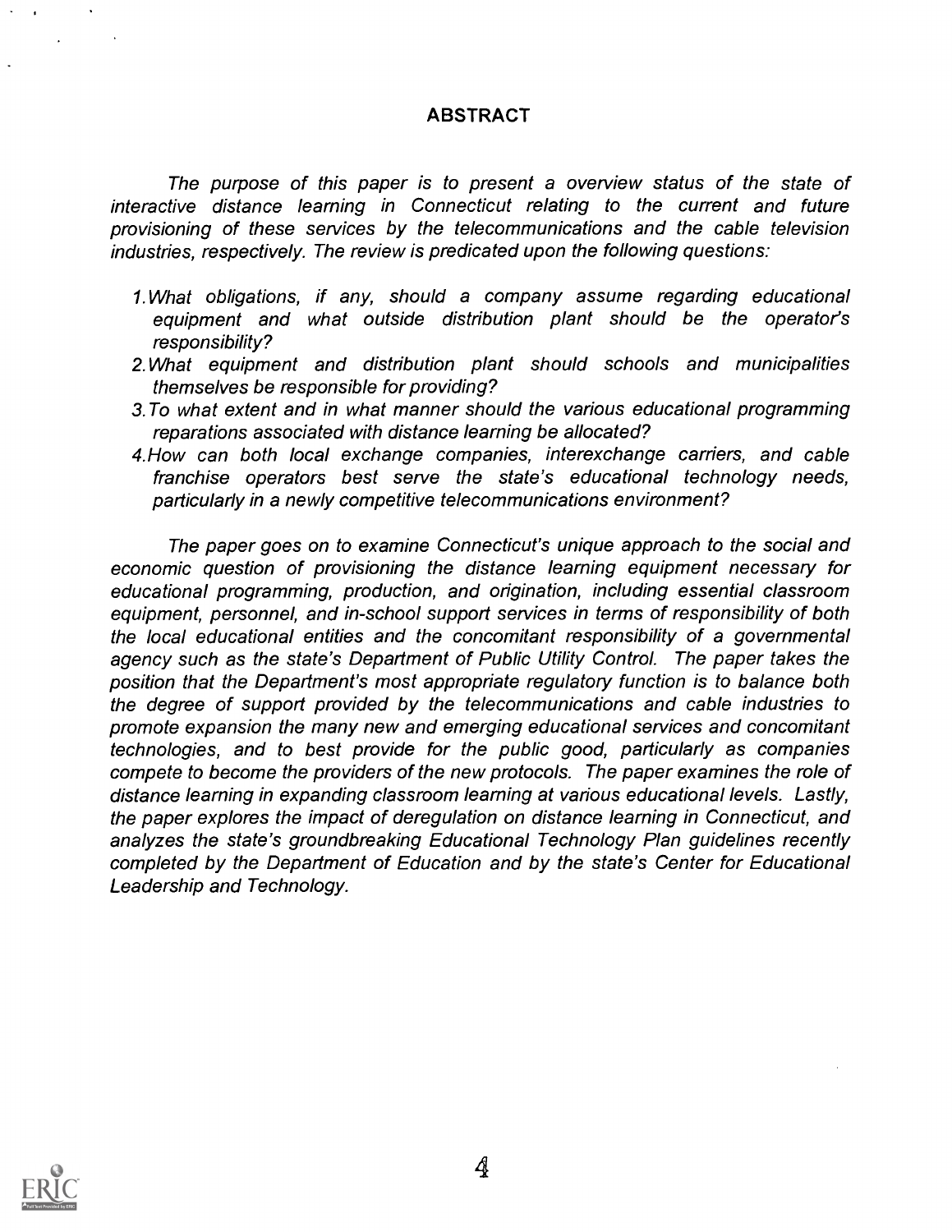## TABLE OF CONTENTS

| INTRODUCTION AND BACKGROUND             | $1-4$     |
|-----------------------------------------|-----------|
| STATE REGULATORY ENHANCEMENTS           | $5-8$     |
| <b>SNET'S "I SNET" INFRASTRUCTURE</b>   | $8 - 10$  |
| REMOTE EDUCATIONAL STATE CABLE PROGRAMS | $10-12$   |
| FEDERAL INITIATIVES                     | $13 - 15$ |
| TECHNOLOGICAL INNOVATIONS               | 17-17     |
| TELCO/CABLE INITIATIVES                 | 17-20     |
| CONNECTICUT SPECIFIC INITIATIVES        | 21-22     |
| <b>CONCLUSIONS/NEW INITIATIVES</b>      | 22-28     |
| <b>Appendices</b>                       | $A-D$     |



 $\bar{\mathcal{A}}$ 

 $\mathcal{A}=\mathcal{A}$  , where  $\mathcal{A}=\mathcal{A}$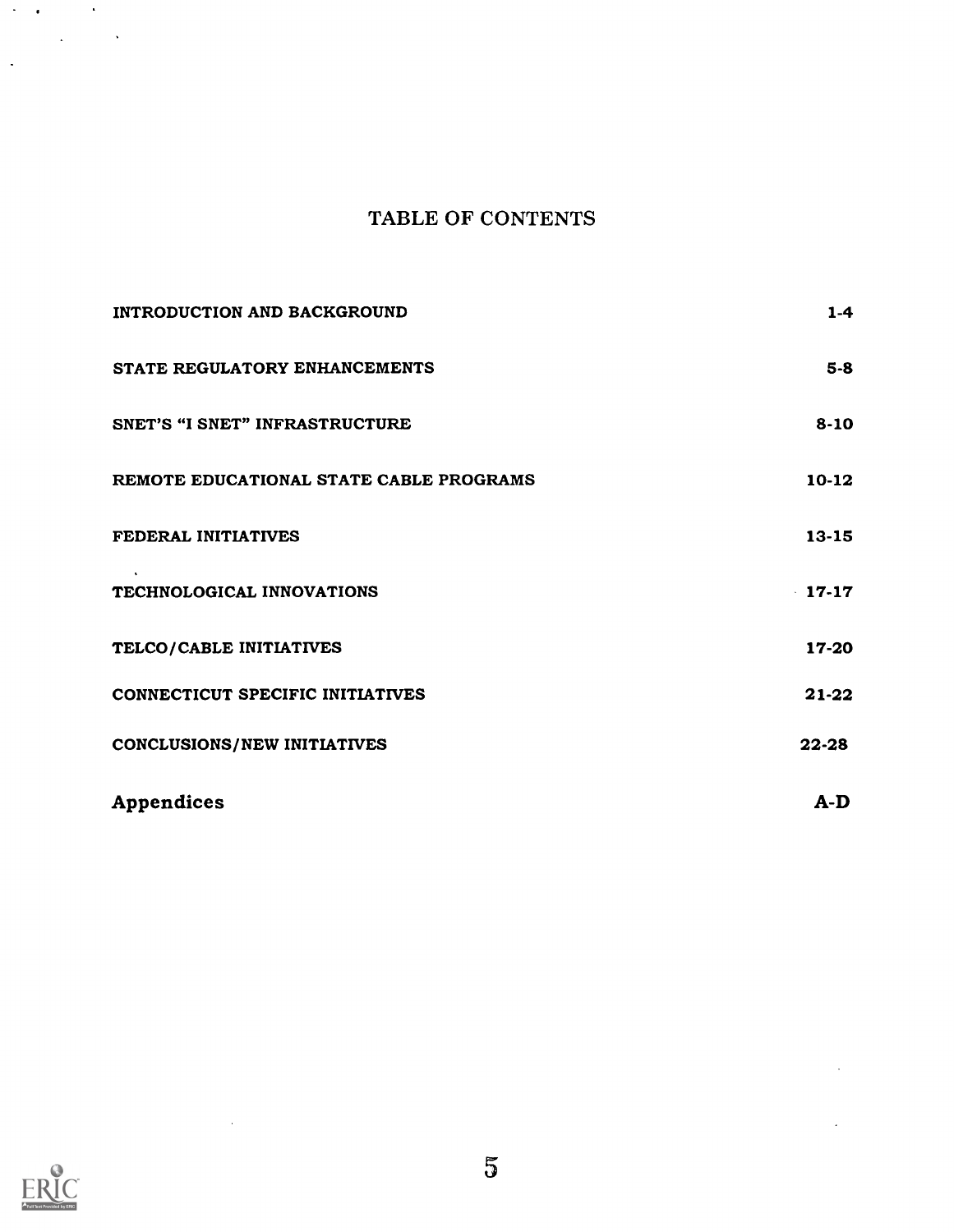## INTRODUCTION and BACKGROUND

On December 6, 1995, the Connecticut Board of Education and the Center for Educational Leadership and Technology completed the state's first Statewide Educational Technology Plan.1 This legislation coincided with previous federal remote educational initiatives as the National Competitiveness Act of 1993 and the Distance Learning Information Act of 1993. On February 1, 1994, the Department of Public Utility Control (DPUC or Department) submitted a comprehensive report to the Connecticut General Assembly adumbrating the feasibility of a statewide interconnection among the state's cable franchise operators for the purposes of facilitating instructional programming.2 The purpose of the federal legislation was to establish a national clearinghouse for information technologies. The clearinghouse maintained a database of distance learning protocols, reported on the completion of successful projects, periodically published a compilation of reports, and reviewed grant applications.3 Public Act No. 94-83, signed into law on July 1, 1994, An Act Implementing the Recommendations of the Telecommunications Task Force. allowed 2-way, interactive transmission for the limited purposes of supplying educational cable programming by the state's cable franchise operators, and

addresses the following concerns:4

- 1. What obligations should the franchise operator assume regarding educational equipment and what costs should be the cable franchisee's responsibility?
- 2. What equipment and distribution plant should the schools be responsible for?
- 3. To what extent and in what manner should inter-franchise instructional programming costs be allocated?
- 4. How can local exchange carriers (LECs) best meet the state's educational technology needs?5
- <sup>1</sup> Connecticut Statewide Educational Plan. Marlborough, MA.: Center for Educational Leadership and Technology, December 6, 1995. 97pp.
- 2 DPUC Feasibility Study of Provisioning of Bi-Directional Transmission of Educational and Instructional Programming. New Britain, CT.: Dept. of Public Utility Control, Docket No. 93-07-09, January 26, 1994.
- 3 Telecommunications and Information Infrastructure and Public Assistance Act of 1993. Washington, D.C.: H. R. 2639, July 14, 1993.
- 4 Substitute House Bill No. 5420: Public Act No. 94-83, An Act Implementing the Recommendations of the Telecommunications Task Force. Hartford, CT.: July 1, 1994. 33 pp.
- 5 Brigette Greenberg, "SNET, AT&T are Competing for Classrooms," The Day, (December 6, 1995): D1, D4.

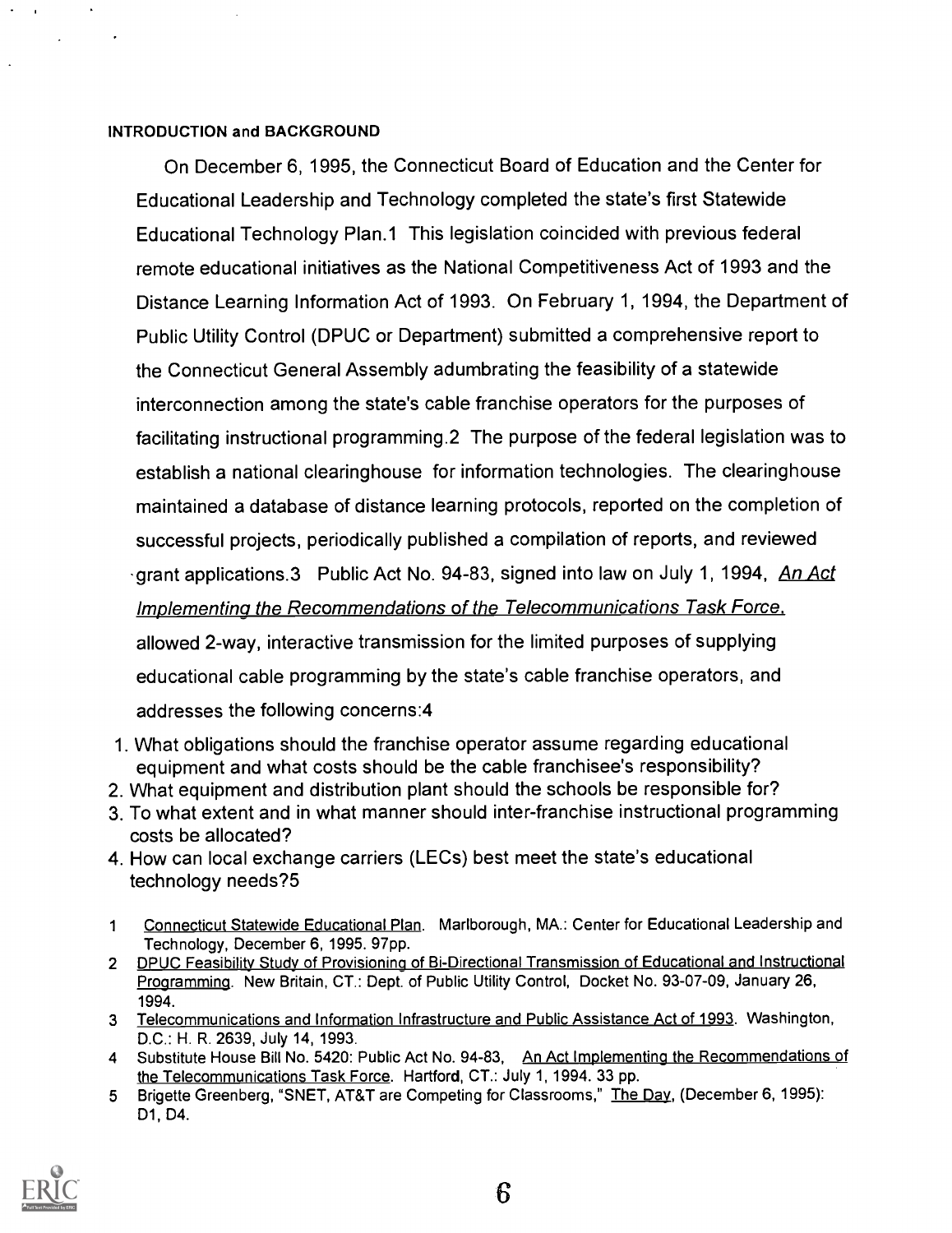Technological innovations by the state's cable franchise operators have been analyzed by the Department, some of which have been initiated by the major cable players. Tele-Communications Inc., (TCI) for example, the country's largest multiple systems cable franchise operator (MSO), currently owns and operates five franchises in Connecticut, and has installed fiber-to-the-feeder trunking cable, increasing channel capacity and improving picture quality and adding laser quality sound. This innovation also facilitates reception of a single signal within the franchise area transmitted to an individual town rather than having that signal be received by all other franchise area towns, thus skirting contentious privacy issues. Additionally, the operator has recently received regulatory approval from the DPUC to offer telephone service. Connecticut will be one of only three areas in the continental United States where the Company will offer local telephone service.6 With dedicated channels, the distance learning transmissions need not block dedicated public, educational, and governmental access channel times in franchise area municipalities, and the interactive educational transmissions may be viewed by any interested franchise area subscribers.

An amorphous area in distance education is cost allocation. Educational costs have been largely supported by the general tax base, and within specific franchise areas, by the company's general rate base of subscribers. However, the costs for each type of remote educational morphology vary with network configuration and with concomitant engineering requirements. The federal legislative framework supporting distance education is generally silent on the question of cost and rate base implications, leaving that issue to the states themselves for funding the remote educational infrastructures, and does not generally address the financial impacts on institutional networks. The legislation states in part:

to achieve significant cost savings and improved distance learning services by establishing....an "information clearinghouse" for distance

6John Kilroy, "Cable Company Can Now Offer Phone Service," The New Britain Herald, 203, (August 22, 1996): B1.

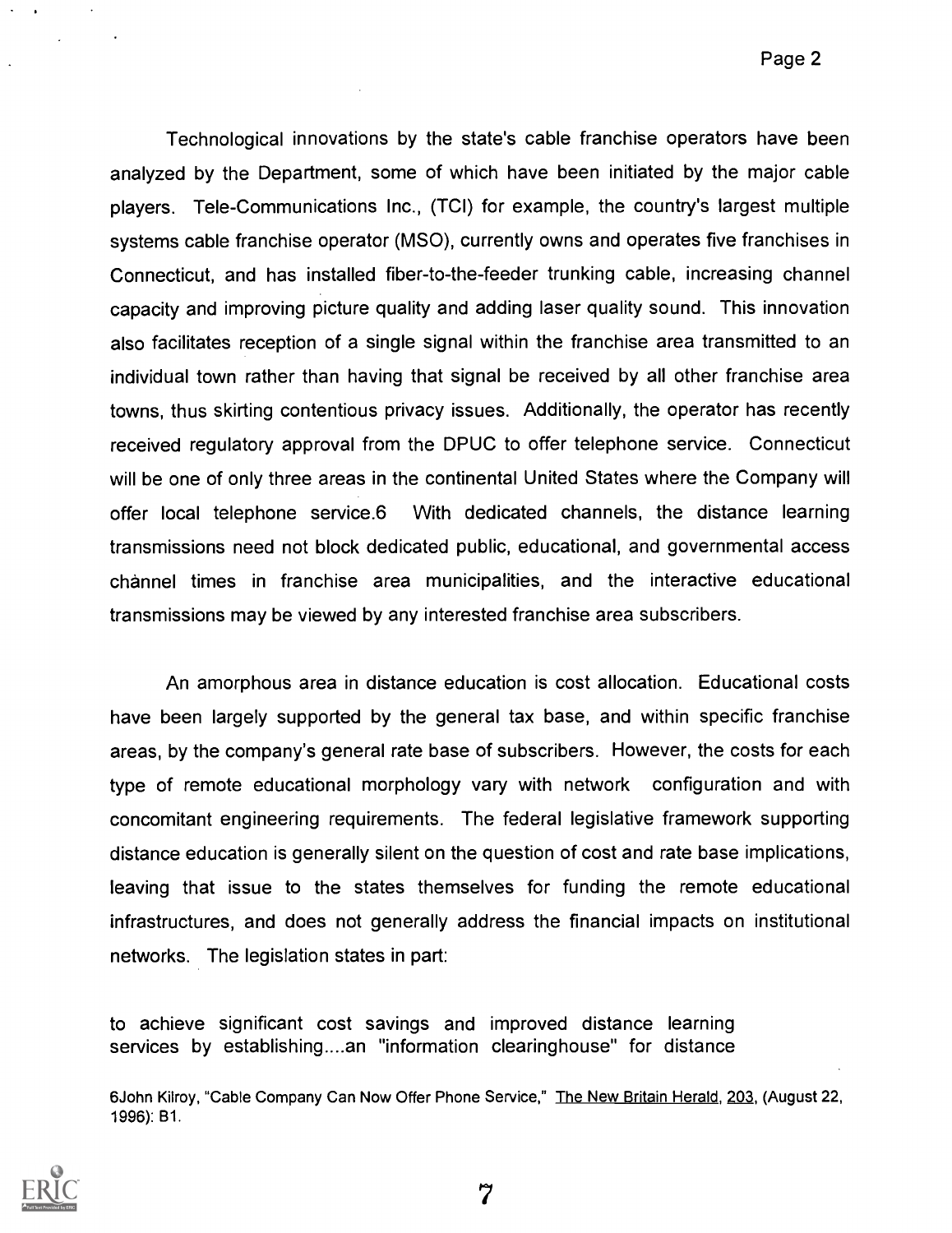learning activities to gather and distribute information on the effectiveness of distance learning programs and the technologies used in such programs.7

As far back as 1988, the Connecticut State Board of Education and the Board of Governors for Higher Education surveyed Connecticut's cable franchise operators on the uses of instructional programming on educational access channels by schools and on schools' perceptions regarding inhibiting factors in the instructional uses of cable.8 Results indicated that while the use of instructional channels by educational institutions at that time was relatively low, both teachers and administrators were becoming increasingly aware of the need of sharing video resources among schools within educational districts. The landmark telecommunications bill that was effectuated in February, 1996, sped distance learning in Connecticut by calling for installation of a cable modem in at least one site in each school.9 A recent DPUC study on the feasibility of a statewide distance learning interconnected network found that teachers overwhelmingly stated they would not be averse to teaching via some type of interactive television protocol.10 Generally speaking, distance learning costs are considered to be "above the line;" that is, they are not directly included in the regulated entity's rate base and thus are directly paid by shareholders. Under the traditional regulatory regime, the funds that supported remote education were generated by the regulated, money-making subsidiary of the parent Company. Thus, under the old, traditional, rate of return regime, the ratepayers indirectly paid for the various distance learning costs, since the Company's allowed return was calculated as a percentage of of its rate base. Thus the public good was served, although this no longer holds true in

<sup>10</sup> DPUC Feasibility Study of Provisioning of Bidirectional Transmission of Educational and Instructional Programming. Docket No. 93-07-09. New Britain, CT.:Department of Public Utility Control, November 18, 1992, pp. 6-8.



<sup>7</sup>Distance Learning Information Act of 1993. Washington, D. C.: H. R. 2592, July 1, 1993 8Richard T. Hetzel, Utilization of Mandated Instructional Access Cable Channels in Connecticut. Syracuse, New. York., March 4, 1988. p. 9

<sup>9</sup> John Kilroy, "Cable Companies Announce Plans to Wire Schools," The New Britain Herald, 165, (July 10, 1995): B1.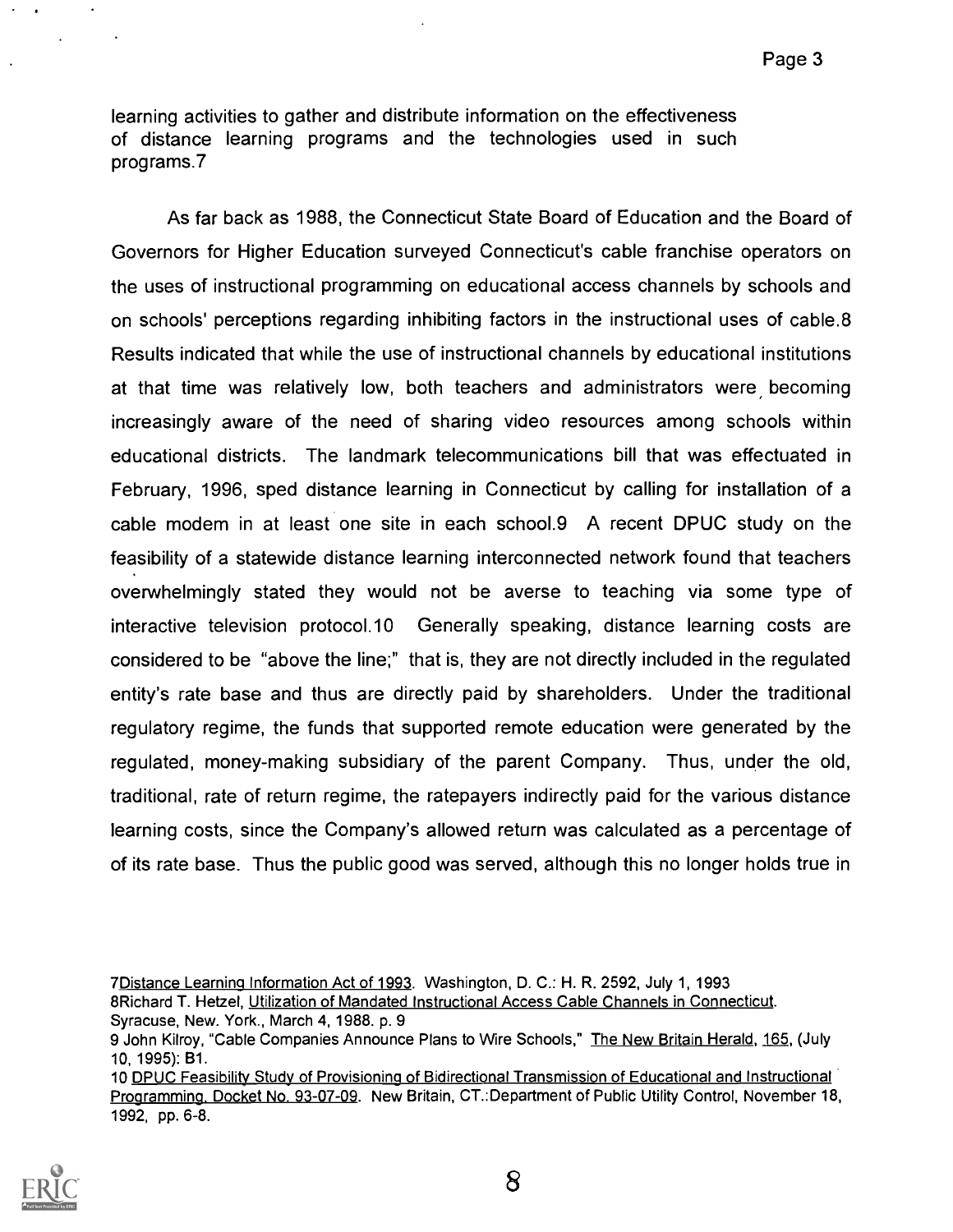the competitive environment, since deregulation of course, has changed this paradigm in favor of alternative regulatory models.

The DPUC has been actively addressing the issue of distance learning for about six years, and has evolved the position that franchise operators need commit to the provisioning and to the maintaining of technologically advanced equipment and facilities for effectuating educational programming, and should incur some of those expenses that are legitimately needed to transmit such programming. As far back as 1991, for example, the Department ruled:

"Comcast {cable operator} shall indicate in its PFR how it intends to work with educators....to support and commence the incorporation of distance learning and other educational community cable related needs.11

In 1992, the Department ruled that:

"The Authority believes that it is the responsibility of the cable operator to address the educational needs within its franchise for the provision of facilities and equipment necessary for technologically advanced educational programming, where such needs have been identified as an essential part of the overall community needs.12

The Department submitted to the General Assembly draft legislation concerning two-way transmission of cable signals. The legislation, enacted in 1994, allowed cable operators to transmit bidirectionally, as cable franchisees are currently restricted statutorily from 2-way transmission, (1.) "....the one-way transmission to subscribers of video programming or information....to all subscribers generally...."13 The language was changed in 1994 to allow cable operators to transmit bidirectional educational

<sup>13</sup> General Statutes of Connecticut, vol. 5 Titles 14-16a. Revised to January 1, 1995. Hartford, CT.: pp. 441-442.



<sup>11</sup> Connecticut Department of Public Utility Control. Comcast Cablevision of Middletown. Inc. Franchise Renewal Proceeding. New Britain, CT.: Dept. of Public Utility Control, Dkt. No. 89-06-33, May 15, 1991. p. 5.

<sup>12</sup> Application of Storer Communications of Clinton. Inc.. for Franchise Renewal. New Britain, CT.: Department of Public Utility Control, Dkt. No. 90-06-23, November, 18, 1992. p. 6.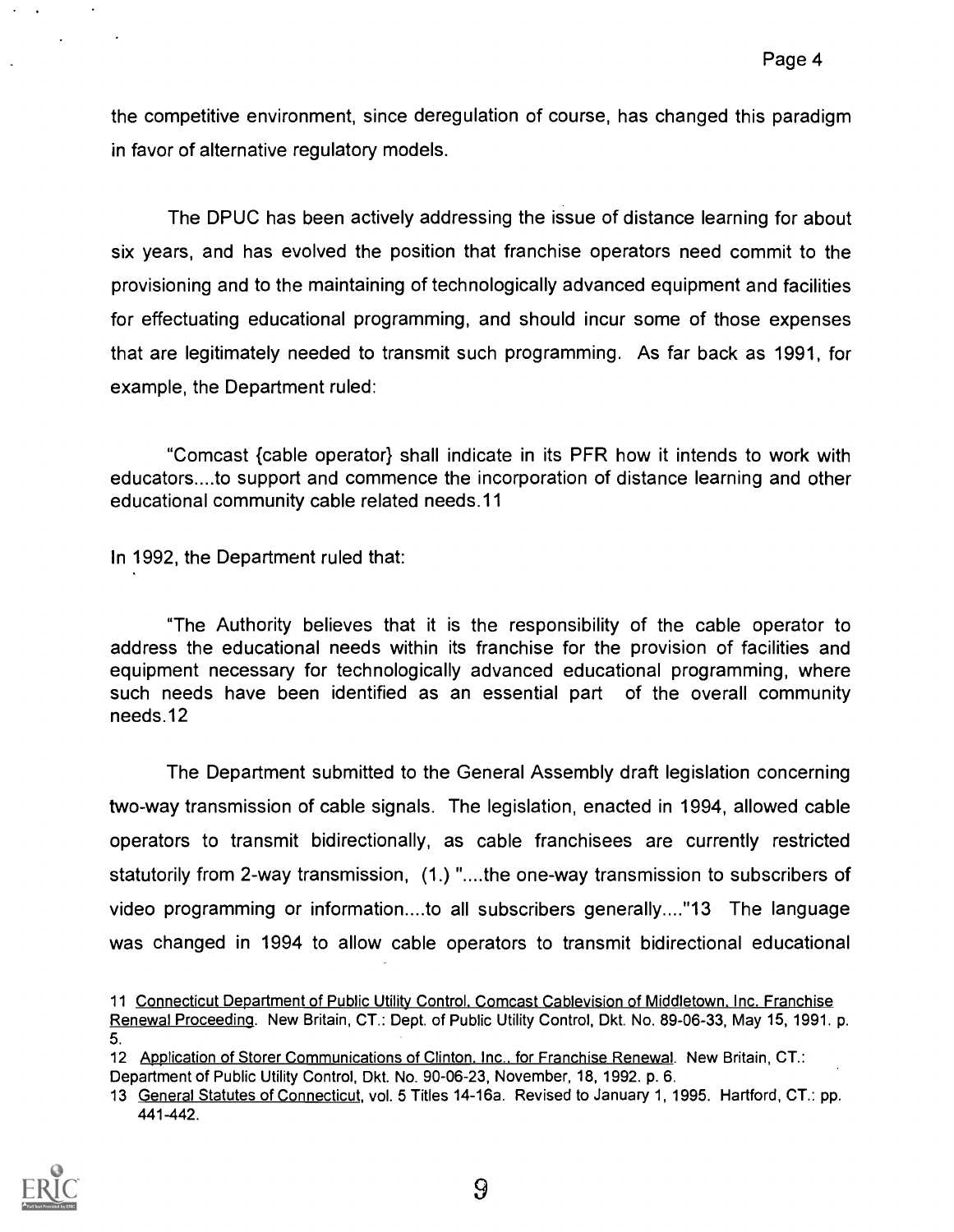programming relative to operators' franchise agreements. The proposed language, as promulgated by Public Act 94-83 states that instructional and educational programming will consist of:

The two-way transmission of educational and instructional programming or information to a public or private elementary or secondary school, or a public or independent institution of higher education....14

The new language will be codified into the state's General Statutes in 1996.

## STATE REGULATORY ENHANCEMENTS

This change in regulatory policy, first proposed by the Department in 1993, is consonant with the general issue of interconnectivity of instructional, also called institutional networks across Connecticut's 26 cable franchise demarcations. Specific apportionment of distance education costs was not specifically addressed in the Department's 1995 report to the General Assembly, and distance education costs are acknowledged to be unique to the specific system architecture and geographical configuration of each cable operator. Connecticut's regulators have historically taken the position that cable franchisees have a social contract type of obligation to supply the distribution plant and some of the funding necessary for remote educational programming. These costs are ostensibly interpreted as rate-based above-the-line pass-through costs to subscribers, as initially stated in the 1992 Cable Act:

the cost of satisfying franchise requirements to support public, 'educational, or governmental channels....and the costs of any public, educational, or governmental access programming.... are largely beyond the control of the cable operator and should be passed on to subscribers without a cost-of service showing.15

<sup>15</sup> DPUC Feasibility Study of Bidirectional Transmission of Educational and Instructional Programming. Comments of the New England Cable Television Association, Inc. New Britain, CT.: Department of Public Utility Control, Docket No. 93-07-09, September 30, 1993. p. 10.



<sup>14</sup> An Act Implementing the Recommendations of the Telecommunications Task Force. Hartford, CT.: Public Act No. 94-83, July 1, 1994. p. 6.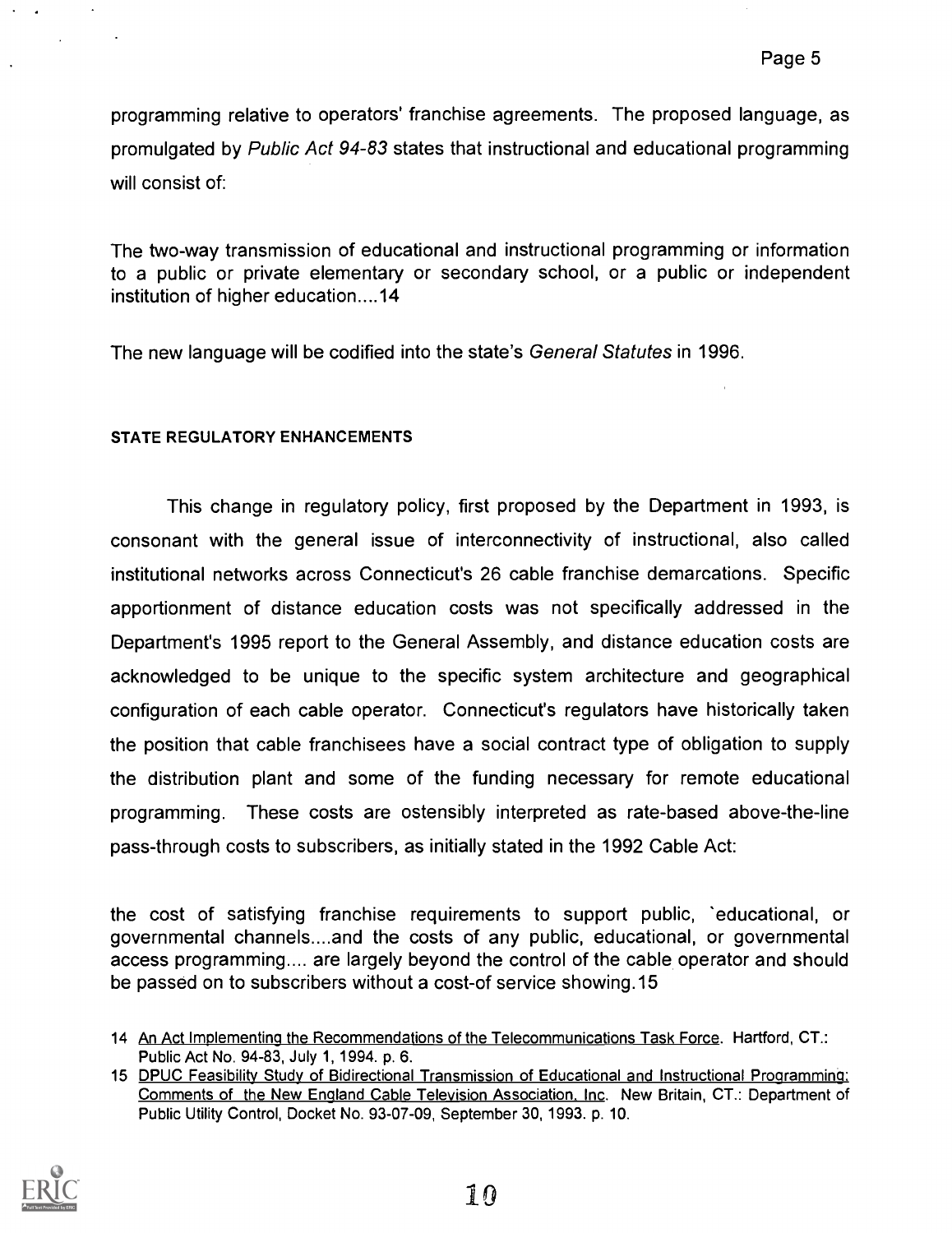Recently enacted legislation has stated that each cable franchise operator:

....shall make available....all equipment and services necessary to provide the two-way transmission of educational and instructional programming....unless the Company receives a waiver for good cause from the Department of Public Utility Control."16

A social contract/alternative form of regulation, such as the type used in the offering of remote education, generally requires a subsidy in order to provide the service, in this case a remote learning protocol, that in itself, may be uneconomic to offer since it is revenue neutral per se; hence the need for a surplus or a dedicated fund to provide a financial basis for offering the service. This regulatory scheme also allows for separation between rates and the company's costs of providing its services. Other companies offer remote educational protocols through retained earnings or overearnings, such as a market trial for a developing service that might be proffered in selected franchise towns. In Connecticut, remote education costs are generally considered to be ungoverned services, as is public, educational, and governmental access programming.

Additionally, the public, educational, and governmental institutions themselves incur costs, part of the recovery of which could theoretically be derived from the general tax base of the affected franchise towns, by various embedded subsidies, offbudget funding schemes, private investment, or more specifically, from incipient competition, both in the cable and telephone industries. The construction of a distance learning architecture may be considered an operating expense by the franchisee, and thus be charged to the subscribers, since that function then becomes another operating cost of providing service. Further muddying these cost allocation waters is the appearance of the telecommunications competitive access service providers, most of which are non-facilities based, switchless long distance resellers, but may eventually

<sup>16</sup> An Act Concerning Educational Community Antenna Television Service-Proposed Substitute Language to Committee Bill 414. Hartford, CT: March 25, 1993.

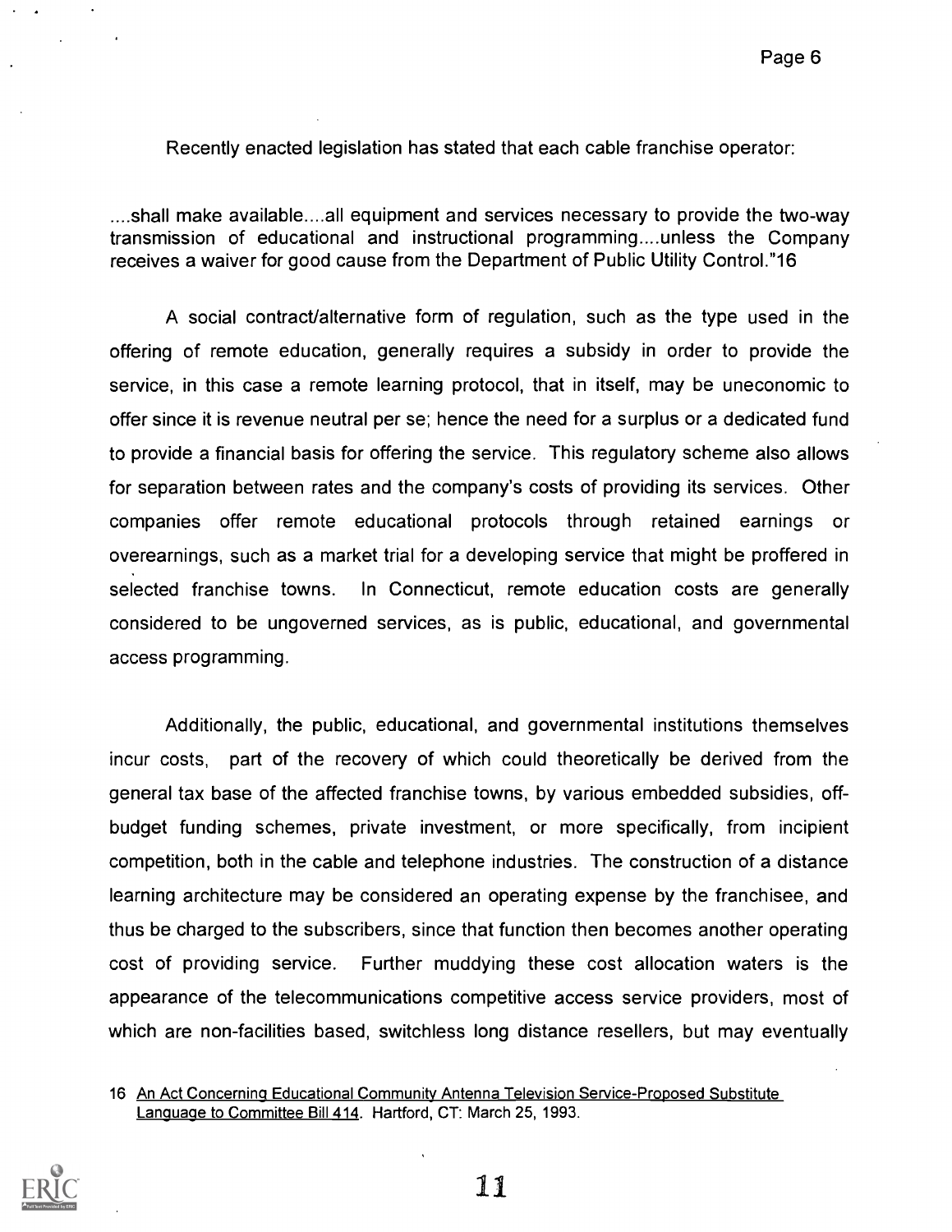construct facilities to offer the local access programming functions, particularly as the demarcation between telephony and cable service provisioning continues to blur. One prevalent view, for example, is that as more communications options become available, and as deregulation forces providers to bring out advanced technologies more quickly, the "X Factor" will be how much of these evolving technologies consumers actually want and are willing to pay for.17

According to many communications industry experts, the faster the legal and regulatory hurdles are overcome, the faster companies can begin providing the new services. New digital capacities are allowing, for example, connections to be made up to 500 times faster than a traditional telephone modem.18 When added to the average monthly cost for basic cable service, it becomes apparent that a statewide interconnected cable institutional network may significantly increase the cost of basic cable television service, especially for the premium tiers of service, if cable rates are once again deregulated.19 Additionally, telephone deregulation, which will facilitate the eventual merging of the telecommunications, computer, and the cable industries, further complicates the specific issue of cost allocation and the general issue of who pays for what services. Interest in interactive television has ostensibly flagged, due to the affordability of the InterNet, and the daunting costs for provisioning a complete video and telephone interactive system. Lastly, there is the thinking by some that the public service commissions should promote distance education systems not only to benefit schools, but also to benefit other subscribers, since the construction of the remote educational network makes that plant available for other public service uses as well, such as telemedicine, video-on-demand, interactive games, interactive libraries, and for communications infrastructure modernization. If telephone and cable companies do not assume some of the responsibility for constructing distance education networks, the "critical mass" of funding from the communications

17 William Hathaway, "Choices, Choices," The Hartford Courant, 158, (217), (August 4, 1996). D1, D5. 18 Ibid., p. D5.



 $\tilde{\mathbf{r}}$ 

 $\mathcal{L}_{\text{max}}$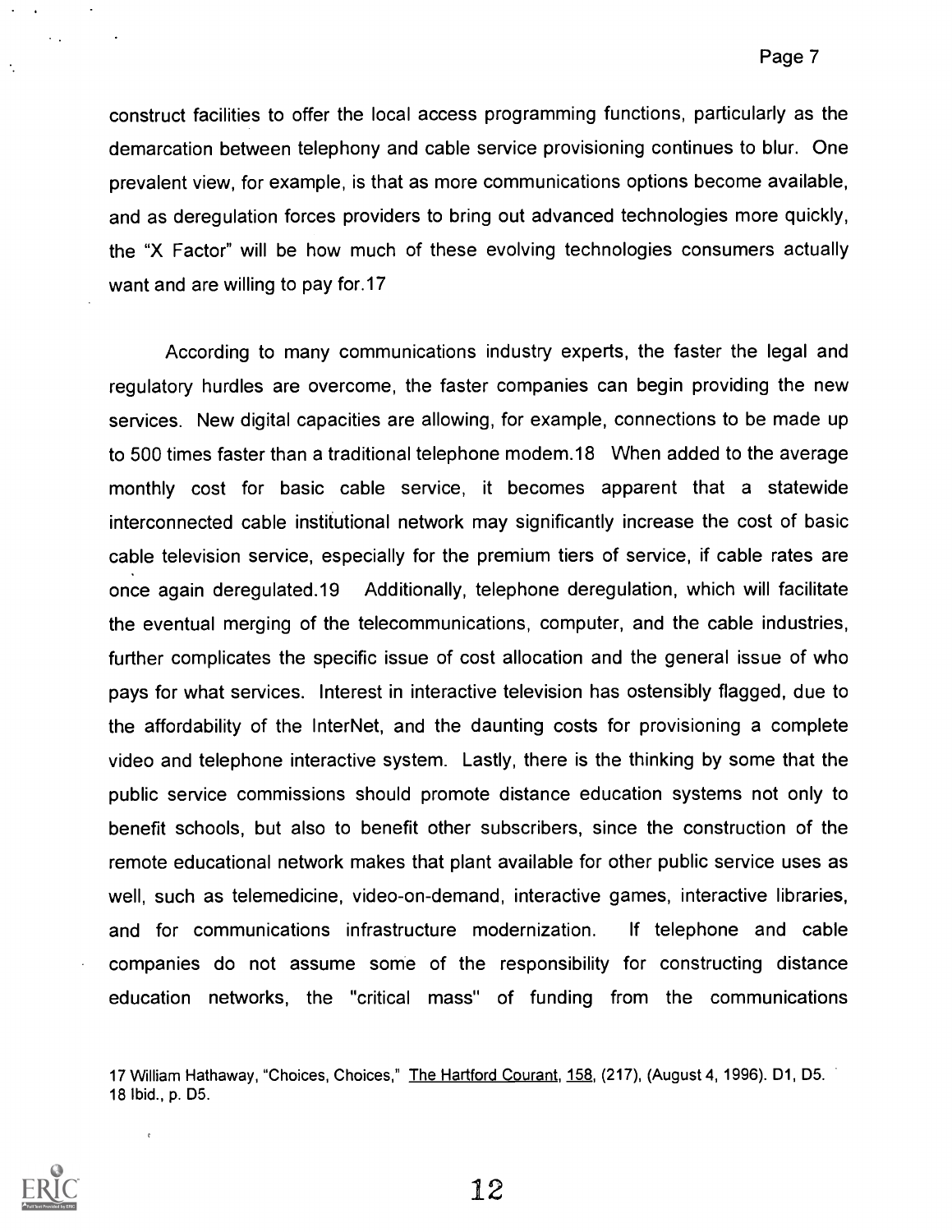infrastructure that the operator uses to provision its panoply of services, particularly the enhanced or specialized features, will be minimized.20 Should that occur, nascent distance learning projects such as the New Haven based Global Learn, a non-profit organization promoting the InterNet as a classroom learning tool, might not be able to continue.

The possibility of a "superinfostructure" revitalizing recession-wracked economies such as in Connecticut is appealing. New legislation has mandated the beginning of intrastate interexchange and local loop telephone competition, which may spur the development of new institutional networks. Maugre the dawning of the Information Age, it is estimated that even today one of four adults has never used a computer or has never programmed a VCR to tape a television show. Over the past five years, tens of thousands of manufacturing jobs have disappeared in Connecticut. Since 1970, the number of blue collar workers has declined by nearly 75 percent, the state has actually lost population, and its workforce has changed from manufacturing and industry to primarily information processing.21 A statewide effort is currently underway to install computer wiring in all state schools by September 28, 1996. Called ConneCT, it has compared to a "electronic barn raising." Each school is slated to have its own InterNet account and its own home page. State infrastructure grants are supposed to pay for teacher training and for additional computer training.22

#### SNET's "I-SNET" INFRASTRUCTURE

New Haven based Southern New England Telephone (SNET), the state's dominant local exchange carrier, recently concluded its video dial tone trial, which included such potential services as interactive remote education via Asynchronous Digital Subscriber Line technology, and Asynchronous Transfer Mode, which allows the

<sup>20</sup> Howard Gross, "Despite the Hype, There are Roadblocks on the Way to the Superhighway," The Hartford Courant, (February 27, 1994): D1, D4.



<sup>19 &</sup>quot;Using Distance Learning to Push Telco Deregulation," Distance Education and Cable Television, 1, (2), (December, 1992): p. 5.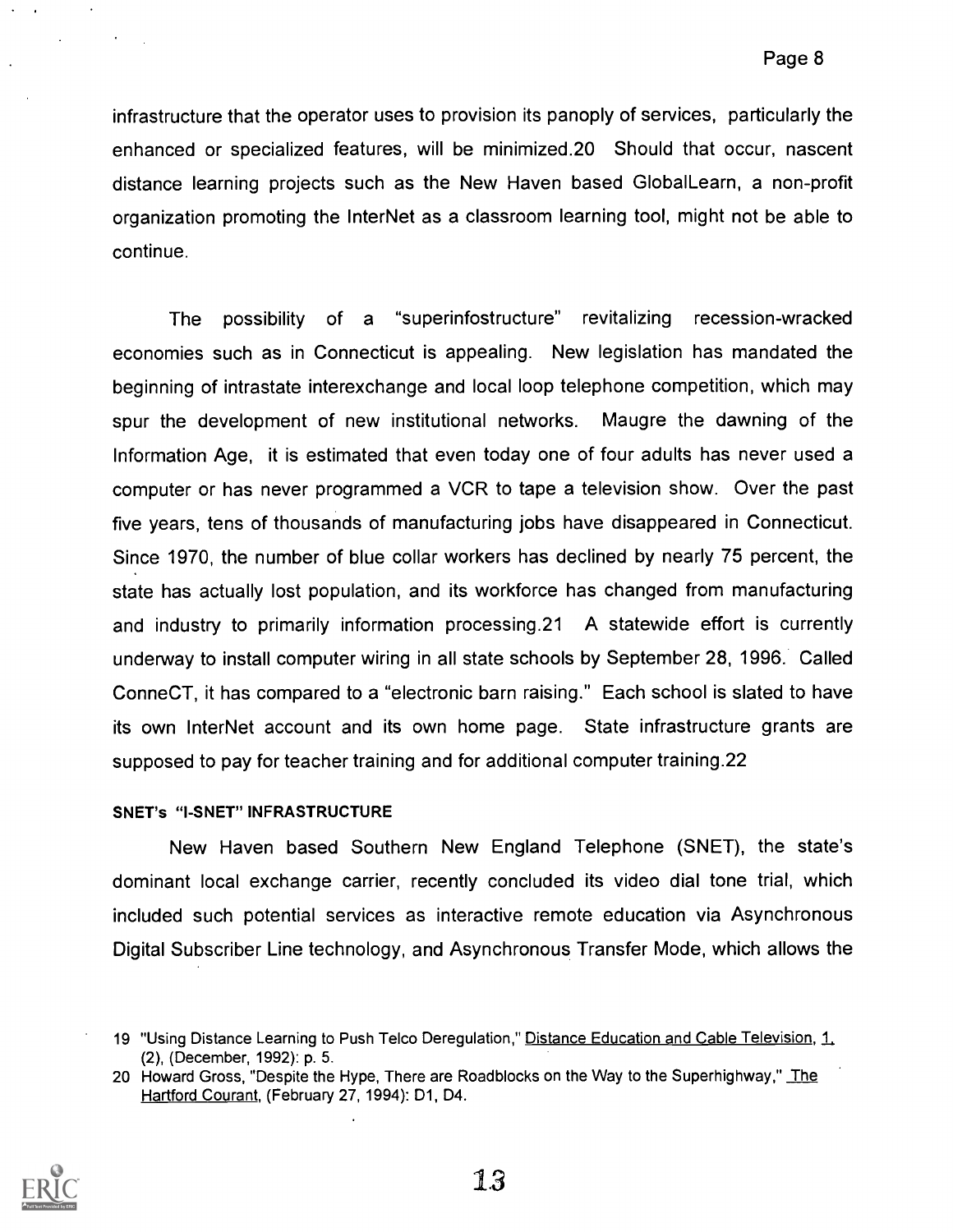delivery of video programming over traditional copper telephone lines.23 Additionally, SNET is constructing its own statewide institutional, fiber optic network called I-SNET. This will be an interactive, multi-media, all-digital, all-fiber-optic network bringing an entire developing generation of information and educational services to all Connecticut residential and business customers. I-SNET will cost an estimated \$4.5 billion and is expected to be completed over 15 years.

A recent report by the Meriden School/Business Partnership pointed toward a need for alternative educational protocols such as distance education. The report pointed out that that Connecticut was one of only a two states to lose total population in 1995, and according to Giulio Balestrino, New Haven Manufacturing Company President, "They {Connecticut students} have problems reading and writing. The basic skills are not there, whether it's for an insurance company or a machine shop."24 Distance learning clearly represents a potential solution to this problem

On the cable front, TCI recently launched its 1996 Fall Education Campaign, a program that designates \$5 for each new cable subscription to be placed in a special fund to furnish teachers with high-tech training and peer interaction The campaign will also raise funds to send selected teachers to a TCI training site for three days of TCIpaid technology training The Company also plans to supply additional training specifically geared to tailoring Interment applications to the classroom.25

Regarding the statewide interconnection of cable and telephone institutional networks and , there is a weighty legal and political issue of local access with which to contend. For example, to what extent would a "must carry" type of designation for instructional programming oppose the intent of the federal government that such

<sup>23</sup> John Markoff, "Time Warner Delays Trial of Interactive TV System," The New York Times, 143, (49,623), (March 2, 1994): D1, D5.



<sup>21</sup> Application of the Southern New England Telephone Company to Test a New Technology in Providing Video Dial Tone Service. Washington, D.C.: FCC, April 27, 1993.

<sup>22</sup> Al Lara, "Clearing Hazards Along the InterNet," The Hartford Courant, 158, (221), (August 8, 1996): B1.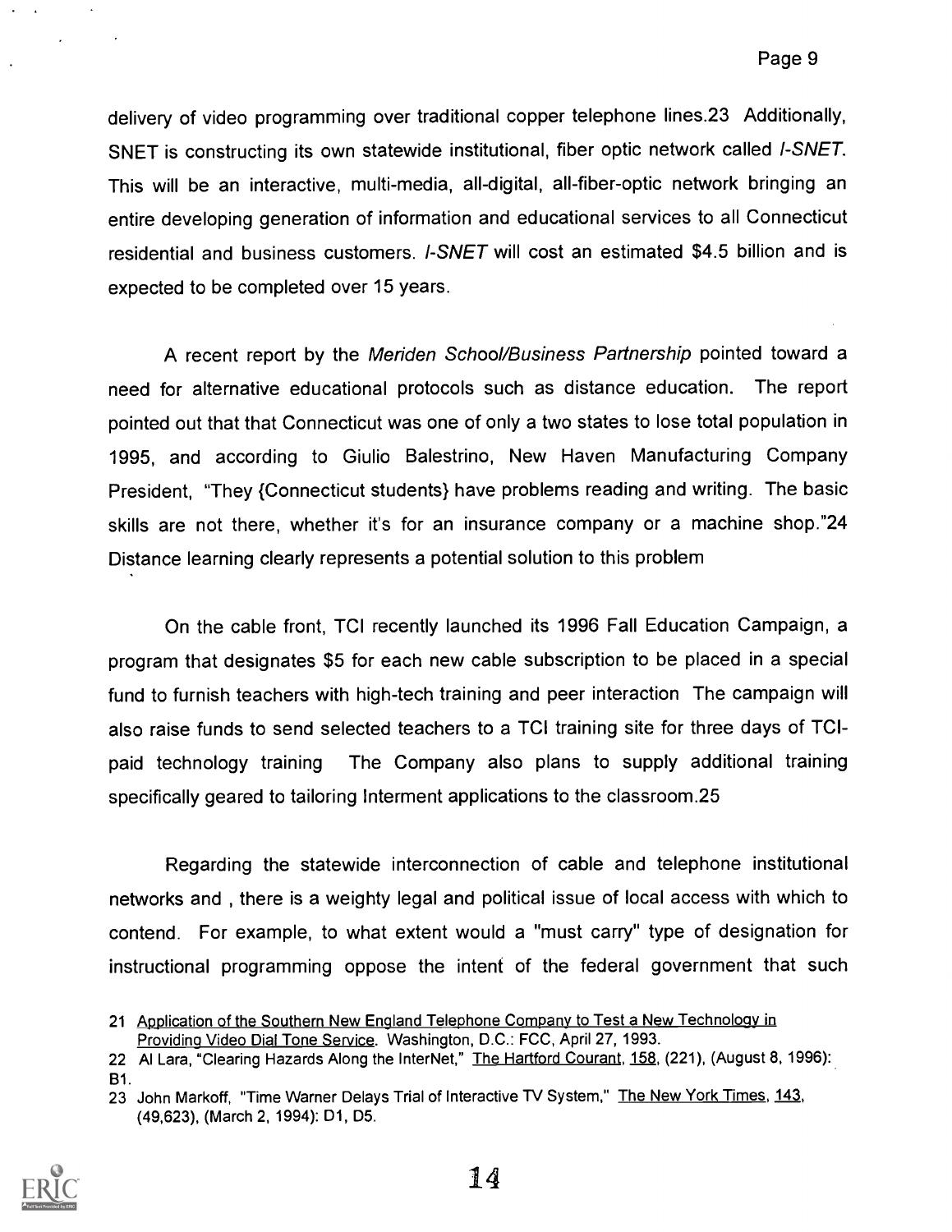transmissions be dedicated specifically for local access purposes? Currently, the Department has only gone so far as to rule that:

it is the responsibility of a cable operator to address the educational needs within its franchise through the provision of facilities and equipment necessary for technologically advanced educational programming, where such needs have been identified as an essential part of the overall cable-related community needs.26

The Department's historical philosophy regarding distance education has generally been delimited to focusing on the instructional needs of the educational communities of interest within the parameters of governmental influence on public access programming. That view has remained essentially the same in the Department's recent report to the state legislature, with the regulatory emphasis being on ensuring that the franchise operator offers whatever services are considered necessary and appropriate by the franchise community, though not at the expense of offering reliable cable service to its extant subscribers.27

## CONNECTICUT'S REMOTE EDUCATIONAL CABLE PROGRAMS

As Connecticut's cable operators have begun to implement remote education, equipment provisioning has been varied. Typically, distribution equipment has included return lines both upstream and downstream, connecting distance education studios, hardware, internal wiring, fiber optic technology, modulators and demodulators, and various components of the outside plant. Companies have also offered technical expertise regarding technology. Equipment supplied by schools has typically included whatever plant is necessary to effectuate program origination. Educational programming costs have been included in basic rates; however, due to the treatment of those expenditures, specific rate base impacts have not been isolated and analyzed, particularly under the often confusing proliferation of the recent cable rate reregulation

<sup>26</sup> DPUC Feasibility Study, Docket No. 93-07-09, January 28, 1994, p. 7.



<sup>24</sup> Stephen Higgins, "State Businesses Want School System to Catch Up," The New Britain Herald, 74, (March 26, 1996): B1.

<sup>25</sup> Kelly O. Beaucar, "TCI Helps Teachers to Teach," The New Britain Herald, 198, (August 17, 1996): A4.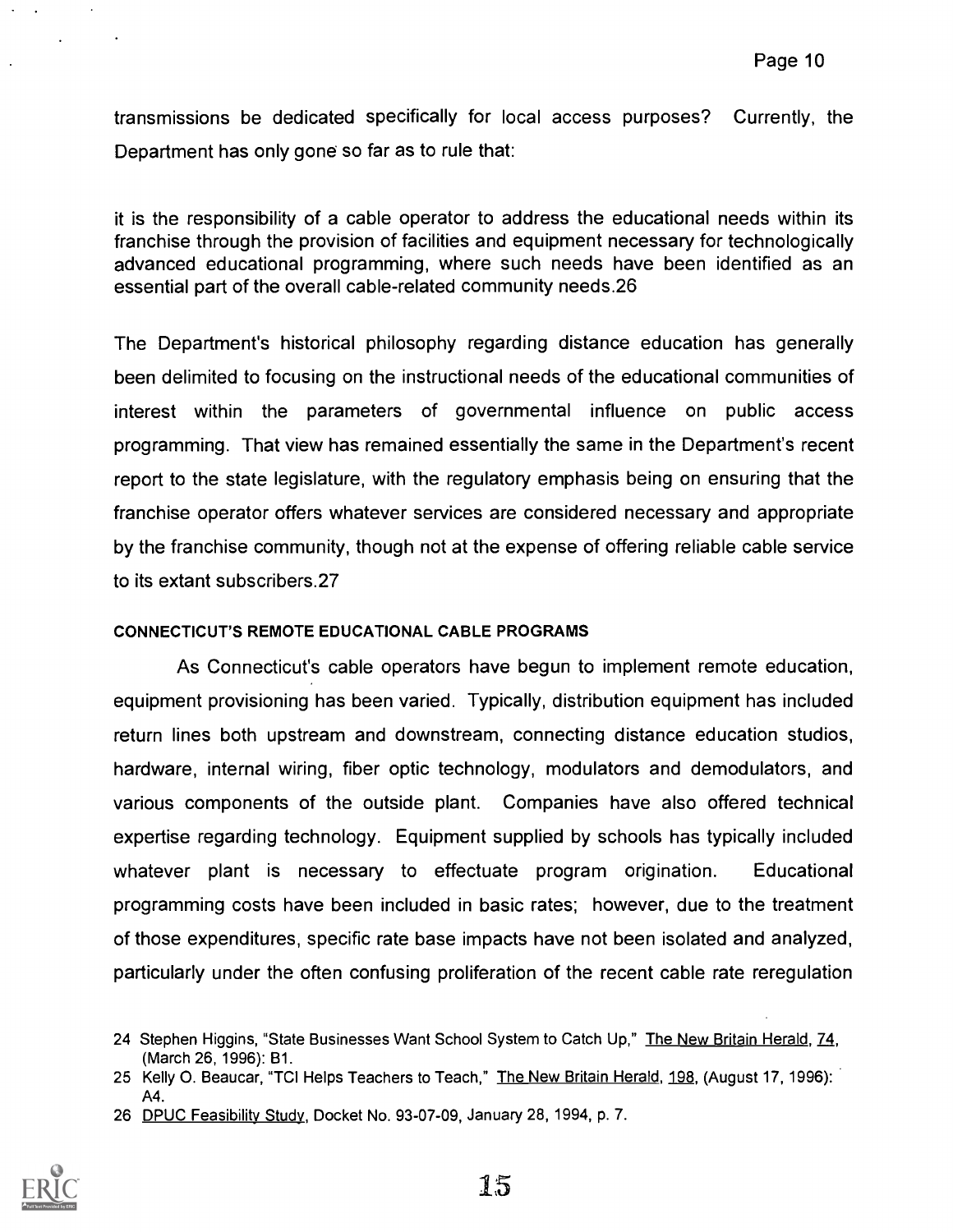laws. About 14 of the state's cable operators have implemented some type of remote educational protocol or are in the process of constructing one. Many of the state's public libraries' card catalogues are now available to home computer users through a telephone number and modem.28

According to the Joint Committee on Educational Technology, (JCET), a technical standing group of education professionals charged with reporting on the various uses of educational technology, Connecticut lags far behind many other New England states technologically with respect to distance education provisioning. 29 Remote learning, until the relatively recent explosion in information technology, has had the same basic configuration for over 20 years-a talking teacher positioned in front of a camera. New interactive pathways now allow student/teacher dialogue through various electronic interfaces, typically two-way audio and one-way video. The JCET states that Connecticut has not yet adopted a uniform system for provisioning of remote instructional programming, but instead has adopted a piecemeal approach, which has somewhat inhibited technological innovation.

The JCET further believes that educational and information technology can remove many of the inequities now extant in the public school system, and they further suggest that emerging applications of educational technology such as the proposed statewide interconnection could attract much needed commerce to a state economy ravaged by the depressed insurance and defense industries and by the high cost of doing commerce in Connecticut. The JCET believes that the effective use and integration of educational technology will be a key factor in improving education and achieving some measure of technological equity. The JCET further believes that the proposed interconnect is imminent, particularly with the recent designation of Hartford as a "superhub" or nexus in the \$2 billion dollar nationwide TCI fiber optic wiring project.

<sup>28</sup> Elisa Hutcoe, "New Britain's Library's Books Both on Shelves and On-Line," The New Britain Herald, 109, (May 6, 1996): A1, A5.



<sup>27</sup> Ibid., p. 3.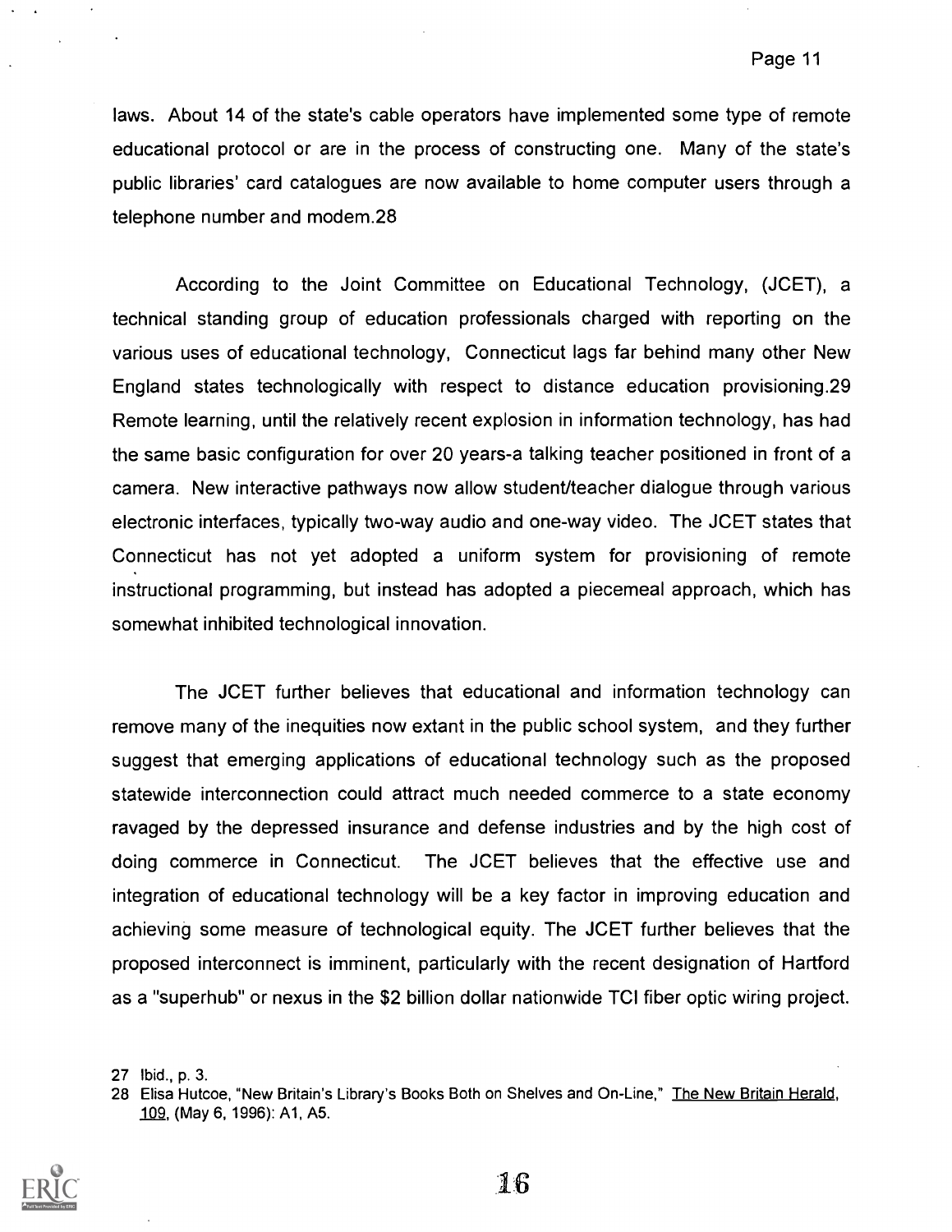This work will result in approximately 1,100 miles of fiber in Connecticut alone, costing a projected \$68 million dollars, and affecting virtually all of the state's 223,000 cable subscribers.30 Part of that package will offer interactive educational services. Since costs for running the schools are supported by taxes, the extent and manner in which the DPUC may recommend the shifting of these programming and transmission costs from the general tax base to possibly the subscriber base, if at all, remains to be determined.

On the flip side of the technological coin are the educational perennialists, those who stress that solid pedagogy and a "back to basics" curricular thrust grounded in the humanistic studies of Western Civilization are what is needed to promote substantive and effective learning, rather than a reliance on technology. This recently became an issue in the small central Connecticut town of Southington, where school Superintendent Louis Saloom stated:

While we have been spending \$350,000 over the last two years on computers, the funding in other areas of the budget has been eroded. We have done little or nothing with buying equipment. Our textbooks are out of date.31

A neighboring small town, Plainville, has attempted to bridge the technology gap by accepting the pro-bono offer of an in-town technology center to supply the town's public library and schools with InterNet access.32 The plan calls for InterNet access to be effectuated by the start of the current school year.

A statewide interconnection that is actually implemented is likely to spawn more policy problems than technical uncertainties, especially in the crossing of

<sup>32</sup> Susan Orica, "New Plainville Computer Company Nets Customers-Schools and a Library," The New Britain Herald, 158, (239), (August 26, 1996): B1.



<sup>29</sup> Survey of Technology Use in Connecticut Schools. Hartford, CT.: Connecticut Association of Boards of Education, March, 1995. 40 pp.

<sup>30</sup> Ibid., p. 11.

<sup>31</sup> Carolyn Moreau, "Southington May End Computer Writing Program," The Hartford Courant, 157, (360), (December 26, 1995): B1.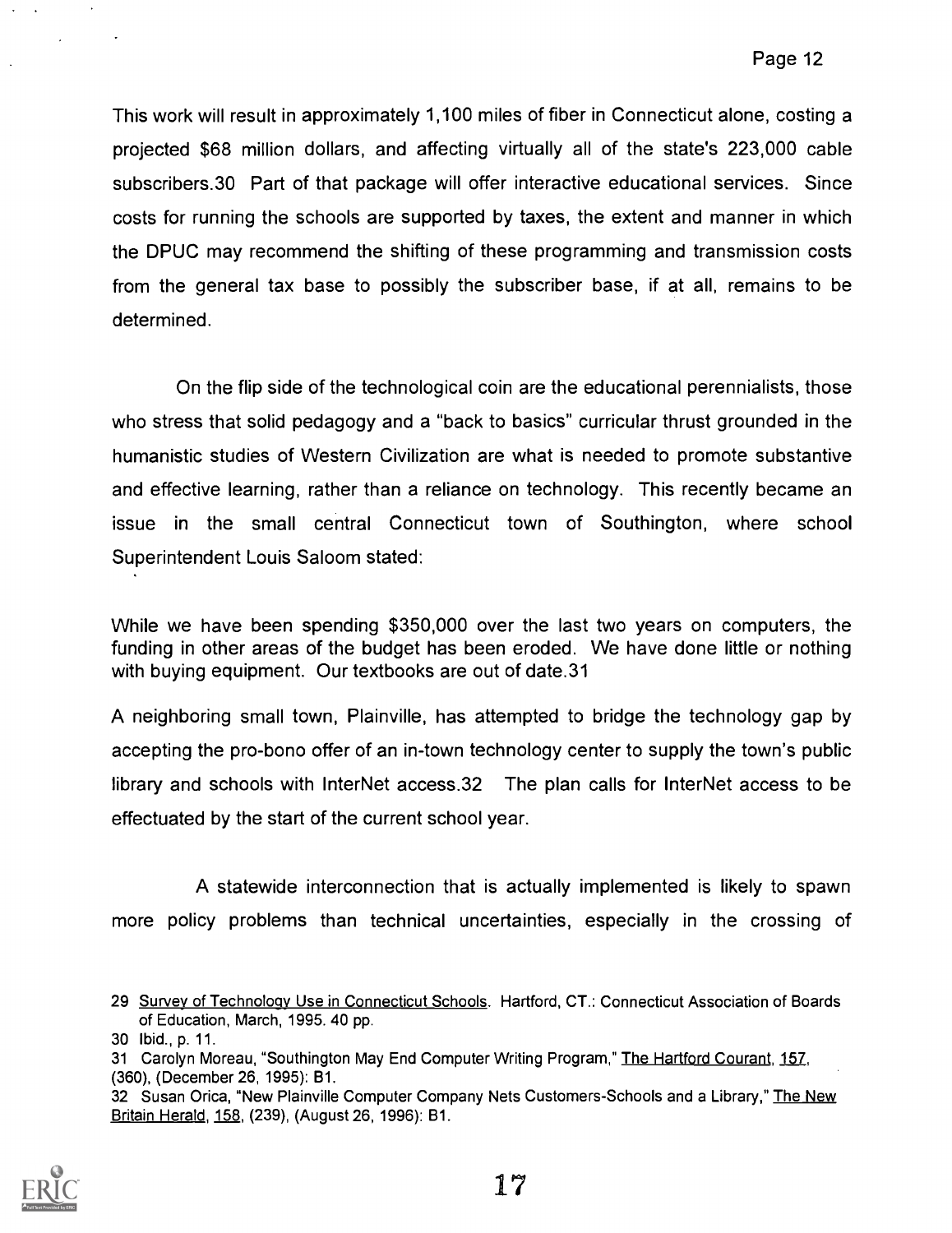disparate cable franchise boundaries. In Connecticut, both ICI and SNET are installing fiber optic cable at a lightening pace. SNET's goal is to install fiber to connect every switching station in the state to nodes of 500 or more customers. Coaxial cable would then connect the nodes to individual homes or to businesses. This arrangement will facilitate the offering of not only dial tone but of voice, video and data transmission as well, including remote educational applications. Regulators in Connecticut have moved away from the fixed rates of traditional rate-of-return regulation of return toward allowing regulated utilities more leeway in shifting their costs and in setting prices within certain limits. In SNET's case, the Company has recently allowed MFS Telecom to share a portion of its fiber-optic network and local telephone business in an effort to expand its existing 2,500 miles of fiber cable.33 A recent proposal by the Connecticut Education Association (CEA) advocated that SNET contribute up to one-quarter of one percent of any of its overearnings to establish a statewide fund for educational telecommunications, a proposal that the Department ruled would better serve the public good after a legislative mandate for such a fund was established by the Connecticut legislature.

#### FEDERAL INITIATIVES

The primary reasons for the nationwide proliferation of remote educational paradigms is that essential educational needs can be fulfilled by the developing technology, and technology is becoming cheaper and less capital-intensive to implement.34 On the federal level, the Department of Education's "Star Schools" grants program has allocated more than \$100 million dollars to fund remote education programs in 47 states over the past several years, as well as establishing programs in Puerto Rico and in the Virgin Islands.35

<sup>35</sup> Linking for Learning: A New Course for Education. Washington, D.C.: Office of Technology Assessment, November, 1989. p. 15.



<sup>33</sup> Kathleen Gorman, "SNET to Share Fiber-Optic Service," The Hartford Courant, 156, (January 18, 1994): D1, D5.

<sup>34</sup> Alan Stewart, "Backbone ATM: Switching May Drive User Applications," Communications News, 32, (7), (July, 1995):33.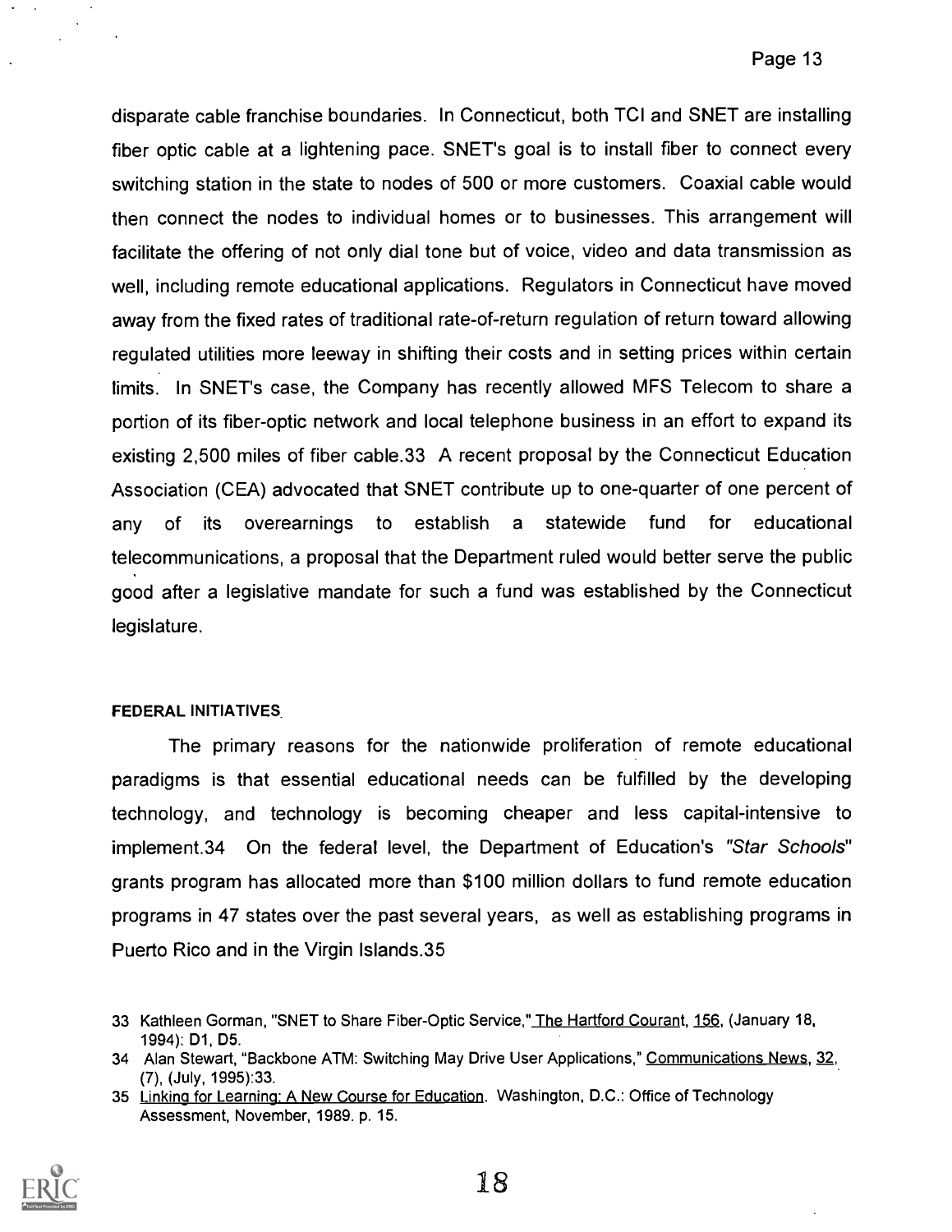Recent Connecticut legislation has attempted to foster the development of instructional programming and has included educational shows deemed by legislative act to be "technologically advanced"...."to comply with quality of service standards."36 Ultimately, the provisioning of two-way cable television service is one important regulatory objective. A recent technical report on emerging communications technologies: suggested that cable operators will continue to spend significant amounts of capital on the concomitant electronics of fiber optics, but that wireless technology will have lower operating costs since there is no expensive cable plant to maintain. Consequently, most of the limitations on cable operators are in the residential wiring, which is generally inferior to what is in the cable plant itself. A dedicated return path is, in most cases, essential to realize the fully interactive capability needed for advanced distance learning applications. 37 That technology, however, has still not saturated the franchise territories, nor is it technologically feasible until system channel capacity needs to be greatly expanded, usually well beyond the usual 60-70 channel average system size. 38 Since the interactive age is still in its preliminary phases, the race is on to see who will deliver the newest set of interactive services.

The recent proliferation of interactive services has resulted in:

<sup>43</sup> Jean Jacques Rousseau, On the Origin of Inequality of Political Economy: The Social Contract. G.D.H. Cole, trans., Chicago: Encyclopedia Britannica, Inc., 1952. pp. 393-94.



<sup>36</sup> An Act Concerning Educational Programming. Hartford, CT.: Public Act No. 92-146, May 27, 1992.

<sup>37</sup> George Lawton, "Building the Ubiquinetwork-Part 1, "Communications Technology, (March 1994):25- 32.

<sup>38</sup> Kathleen Gorman, "SNET to Share Fiber-Optic Service," The Hartford Courant, 156, (January 18, 1994): D1, D5.

<sup>39</sup> Andrew Purvis, "Healing by Wire," Time, 139, (20), May 18, 1992): 68.

<sup>40</sup> Linking for Learning: A New Course for Education. Washington, D.C.: Office of Technology Assessment, November, 1989. p. 15.

<sup>41</sup> John Markoff, "Britannica's 44 Million Words Are Going On Line," The New York Times, 143, (49, 601) (February 8, 1994): D1, D2.

<sup>42</sup> James William Noll and Sam P. Kelly, Foundations of Education in America. New York: Harper and Row, 1970. p. 284.

An Act Concerning Educational Programming. Hartford, CT.: Public Act No. 92-146, May 27, 1992.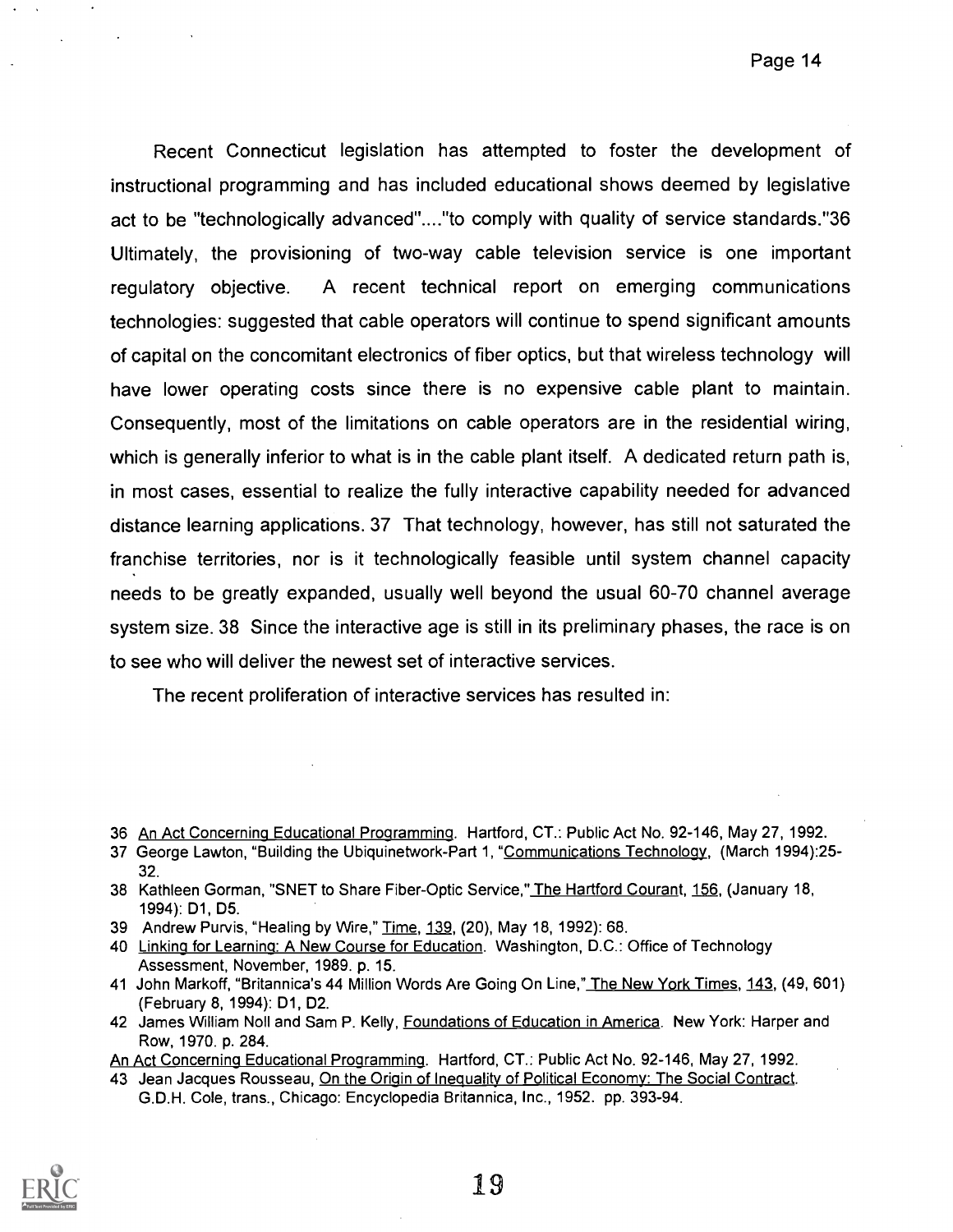....delivery of movies on demand, home shopping, interactive pay-per-view, educational programming, medical diagnostic services, games, data service and electronic libraries."39

Digital video signal compression will eventually become a routine tool as the signals are compressed and transmitted without noticeable distortion, and the refinement of the processing will eventually decrease interactive costs as transmission capacity is enhanced, as more and more channels are squeezed into the traditional six MHz single channel bandwidth for analog transmissions.

Despite the copious amount of federal and state legislation spurring the evolving electronic information superhighway, schools must still contend with such time-honored problems as unwieldy class sizes and a shrinking educational largesse; not every school will have the funding and the access to support the latest electronic learning protocols, particularly in Connecticut's devolving economy. In these cases, the textbook rather than the computer terminal will remain the dominant learning modality as being the cheapest way of getting into a student's hand and head what is needed to be learned.

On the other hand, core curriculum disciplines such as medicine and science have embraced the developing electronic learning paradigms wholeheartedly to cut the rather substantial costs of medicine by transmitting the expertise of expensive specialists to geographically isolated and rural areas of the country.40 Recently, the information monolith Encyclopedia Britannica has begun computerizing its product . The Company has come to realize the limitations of hard-bound volumes and is entering the electronic publishing market to determine what are the largest and most lucrative information markets. This represents a significant move toward instant knowledge. Britannica's move is significant because it represents the use of what is essentially an

<sup>47</sup> Tod Newcombe, "Video Vexations", Government Technology, 8, (9), (September, 1995): 54-55.



<sup>44</sup> George Lawton, "Building the Ubiquinetwork-Part 1," Communications Technology, (March 1994): 25-32.

<sup>45</sup> Brian Miller, "The Great Equalizers: Libraries and InterNet Access," Government Technology, 8, (August, 1995): p. 34.

<sup>46</sup> Andrew Purvis, "Healing by Wire," Time, 139, (20), (May 18, 1992): 68.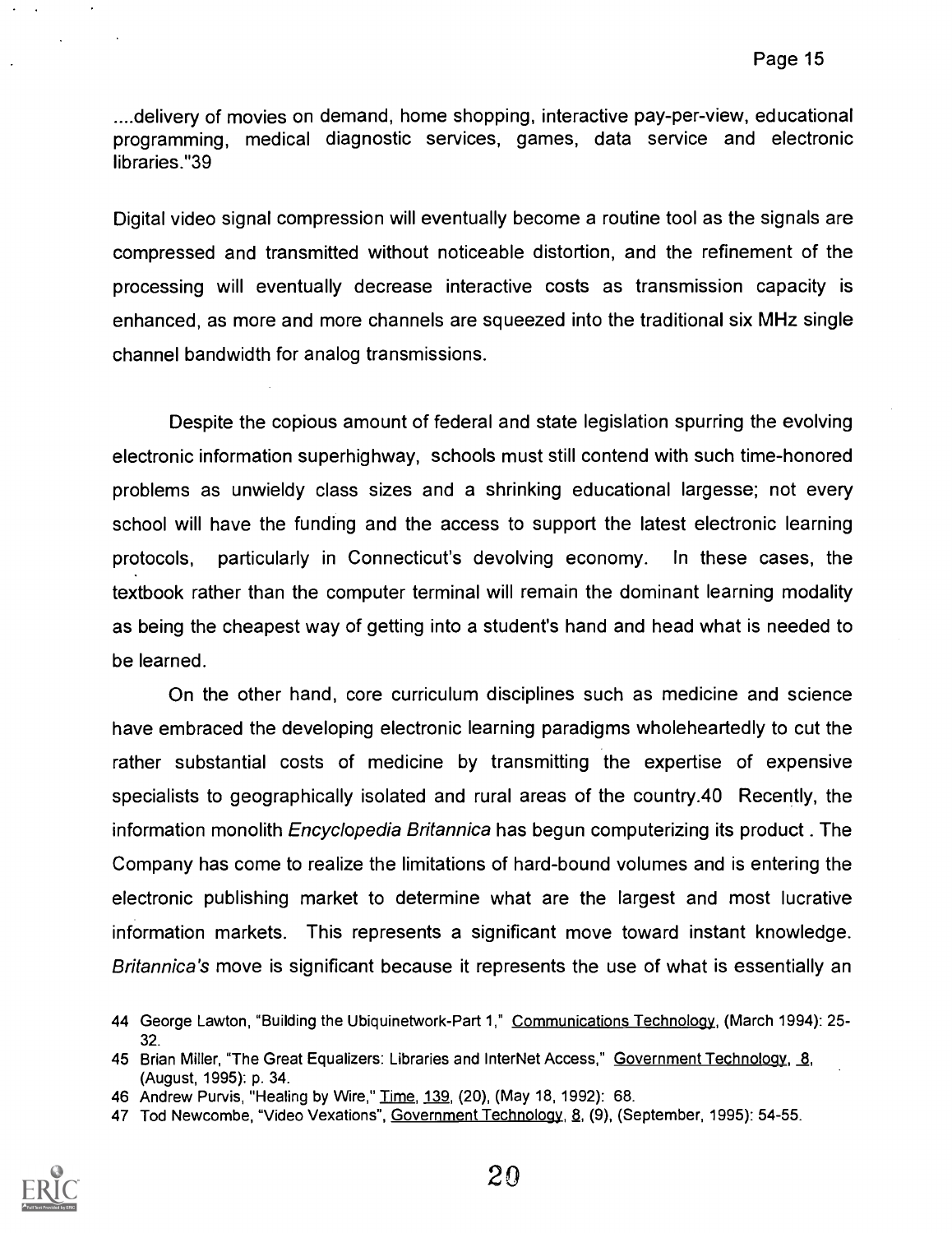electronic learning paradigm to tap such advanced Information Age modalities as "hypertext," which allows each referenced article to be instantly referred to other germane works and illustrations, and also connects the four primary components of the encyclopedia: macropedia, micropedia, index, and an outline of world information called a propedia. Traditional texts cannot offer such informationally "smart" capability, although they cannot be matched for accessibility and for easy dissemination of content area material. Larry Smarr, Director of the National Center for Supercomputer Applications states: "Here is a whole world of people who are using as "cyberspace" as their information stream. They are all potential customers for commercial information providers."41

The technological upheaval has fanned the flames of the educational futurist crowd, while inciting a reactionary response from such "nostalgic" or perennialist educators as former U. S. Education Secretary William J. Bennet and the humanist scholar Mortimer J. Adler, who espouse the values, virtues, and "great ideas" and "great books" of the Western Liberal Arts tradition. The perennialists maintain that technology should augment, not supplant content area knowledge, and stress that the some effects of the technology revolution have been detrimental to basic core curriculum learning. The technocrats, on the other hand, believe that society should not want things as they were, but rather as they could be in an efficient, highly technologized society. These individuals maintain that it is impossible to make substantive changes in the society's technology without effectuating drastic social change in other areas as well, including collective morality. This intellectual argument is essentially grounded in the dichotomy between the idealist and pragmatic intellectual traditions that have been inherent in American culture since the early nineteenth century.42 It remains, however, for each individual to decide which axiological direction to take in the wake of social change

<sup>49</sup> Application of FiberVision Corporation of Greater Hartford to Provide Community Antenna Television Service. New Britain, CT.: Department of Public Utility Control, Docket No. 93-07-04, October 4, 1993. p. 1.



<sup>48 &</sup>quot;Quality Standards for Instructional and Educational Channels." Connecticut Law Journal, 225, (May 18, 1993): 21B 22B.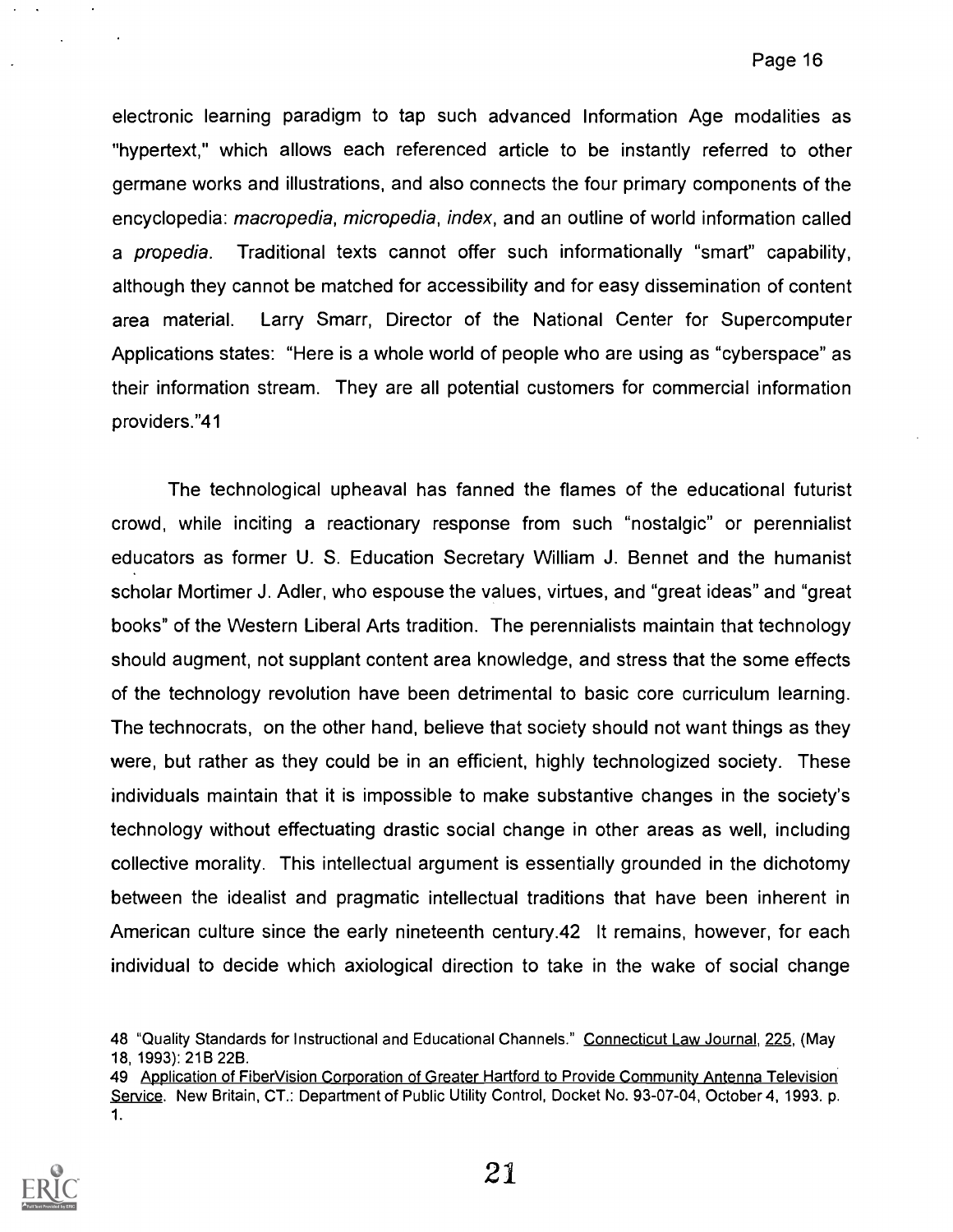concomitant with technologization. The constant pressure of technological change will always seek to modify human behavior, particularly as advanced technology increases the power of existing and developing control systems over the middle class masses.

While it remains technologically feasible to proffer interactive instructional learning, the costs to Connecticut's cable franchise operators remain prohibitive. Evolving technologies such as digital signal compression and high-tech system architecture such as ISDN are theorized to drive down instructional programming costs eventually. However, questions regarding usage, operation, and maintenance costs, cost allocation, and sources of funding must be thoroughly analyzed as a necessary prerequisite to the establishment of statewide remote educational network in Connecticut, or to interconnect the various institutional networks.

#### TECHNOLOGICAL INNOVATIONS

It is noteworthy to observe the change that technology has wrought in distance education, from its inauspicious beginnings as correspondence courses in the early nineteenth century to a learning modality now considered to be de rigueur in many learning environments across the country. Connecticut's emerging regulatory framework supporting distance education is a cautious first step in moving from its present multifaceted approach toward achieving a more unified paradigm. The actual modus vivendi is telecommunications deregulation. Philosophically, technology being used to promote remote education may also be viewed as a modified social contract in that leading edge technology is the means to produce and to disseminate a service to benefit the common good of the whole society. As the Enlightenment philosopher Jean Jacques Rousseau stated:

What a man loses by the social contract is his natural liberty and an unlimited right to do everything he tries to get and succeeds in getting; what he gains civil liberty and the proprietorship of all he possesses.43

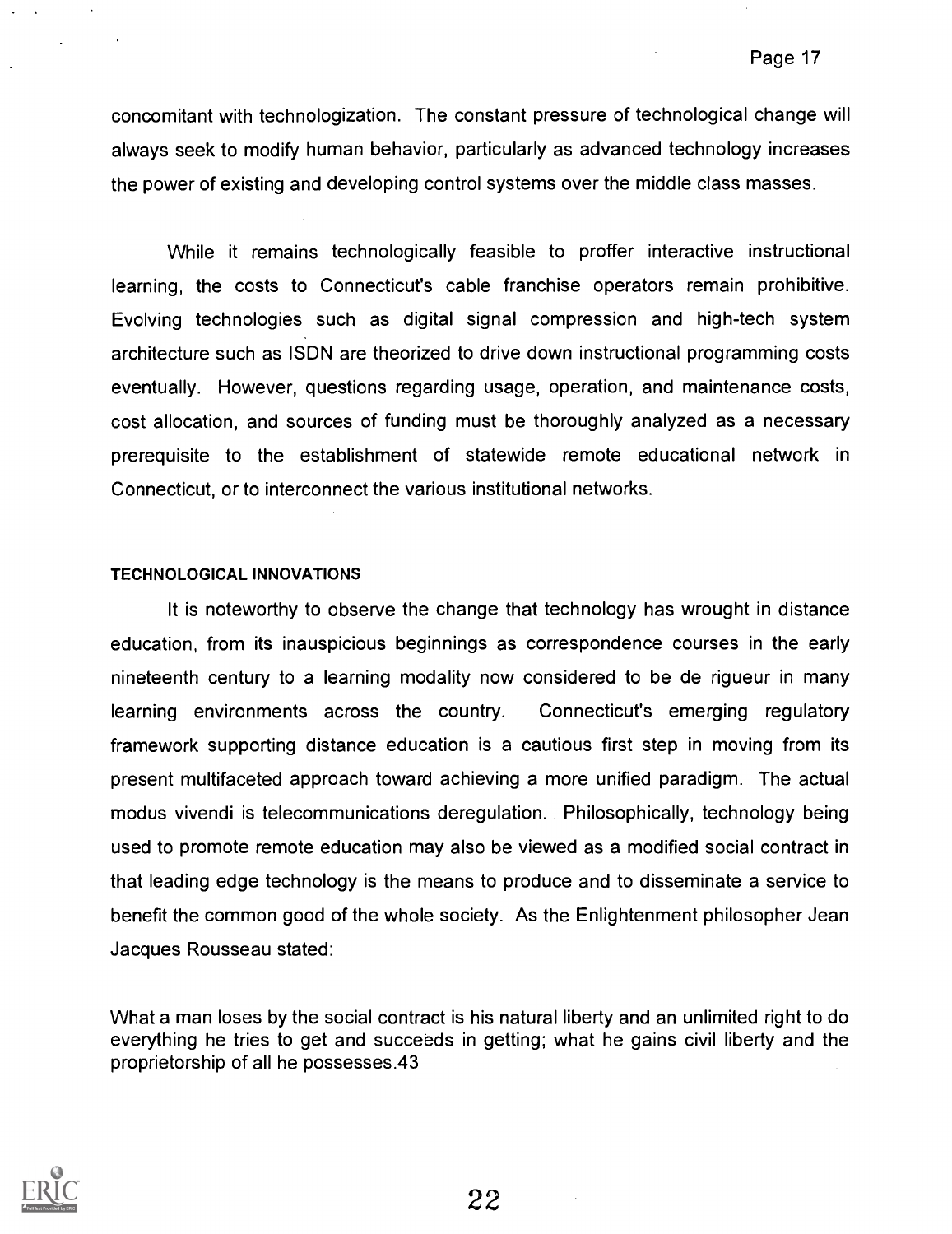The Department has suggested that the cable and telephone industries should play a part in the provisioning of a statewide distance education network. Connecticut cable officials however, quickly admonish against constructing an expensive system without usage assurances in place from the local educational communities. Cable representatives expressed concern that building interactive architecture without such assurances from potential users may lead to a situation analogous to Iowa, where a costly, \$100 million dollar, 2,800 mile fiber optic backbone, statewide remote education interconnection has been established, but has ostensibly suffered from a dearth of educational and instructional programming usage, which in turn, has had a deleterious impact on the state's general fund of operating the costly educational network.44 In Connecticut's case, the question of whether such an investment should be made has already been answered affirmatively. The next question must be asked to determine who should make it. The incipient deregulation, the emergence of competitive access providers, competition itself, the erasing of federal cable-telco cross-ownership restrictions, and private investment are theorized ultimately to be the mechanisms that will fund the developing electronic pathways.45 Government alone, however, be it federal, state, or local, cannot accomplish that task.

## Local Exchange Carrier Initiatives

As digital and fiber optic technology have evolved, both the local exchange companies and the cable franchise operators have been moving toward a common objective of constructing and of implementing two-way interactive networks offering voice, video, and myriad data communications options.46 SNET has set up Operation WIN Connecticut in an effort to compete with Interexchange carriers like AT&T to offer public and private schools specially discounted rates to wire classrooms for computers,

<sup>52</sup> Edmund L. Andrews, "From Sibling Rivalry to Civil War," The New York Times, (November 28, 1993): 3, 1, 6.



<sup>50</sup> William Fulton and Morris Newman, "Who Will Wire America?" Governing, 7, (1) (October, 1993): 26.

<sup>51</sup> Mitchell W. Pearlman and Colleen M. Murphy, "Will Access to Information Be Universal?" The Hartford Courant, (January 30, 1994): E1, E4.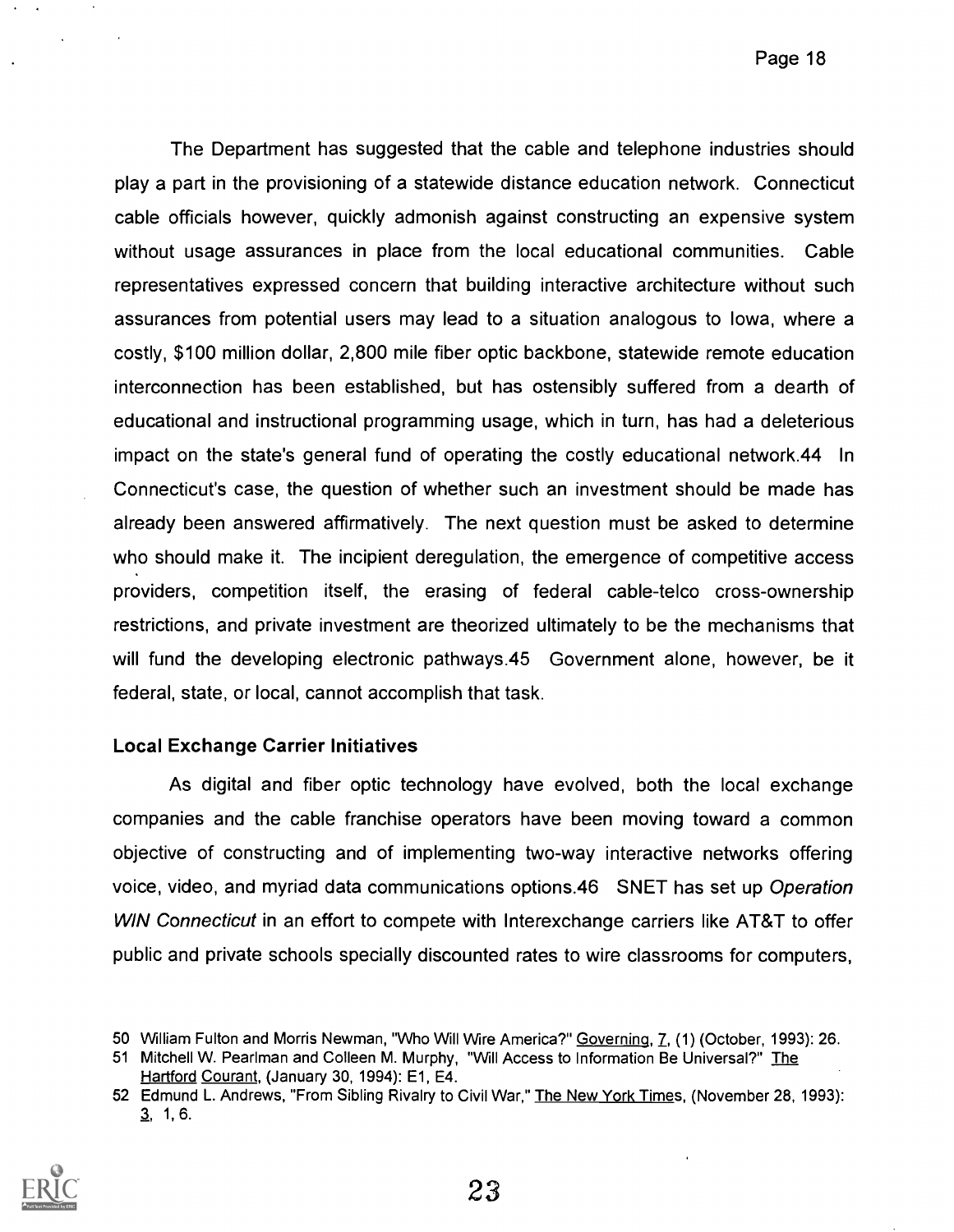voice mail, and to the InterNet. It makes sense to combine cable and telephone technologies, since the former are essentially gigantic one-way pipelines into the home capable of enormous processing capacities, while the latter possesses the switching and linking ability necessary to bring about ease of data transmission. The advent of the competition may change the prevailing educational metaphor from the textbook to the computer screen, just as the computer revolution helped change the image of America from the land of the smokestack economy to the land of the cathode ray tube display. The raison d' etre of distance education is that people of all ages, be they administrators, teachers, students, machinists, or politicians will be provisioned with information and mail from across the nation, state, and district sans costly connect charges, making the equity of informational access more feasible by linking users to the network with only a local telephone call. Particularly in a regulatorily progressive state such as Connecticut where the regulatory authority regulates the operators directly, newly emerging franchise operators can avoid the judicial disputes that can occur and waste time. Cable television companies will continue to evolve into competitors of telephone companies as competitive service providers, and this will include remote educational services.47 Inter and intrastate remote education networks are likely to increase as the National Information Infrastructure Act encourages both telephone and cable companies to build high-speed fiber optic networks.

Trade groups such as the National Cable Television Association want to exclude telephone companies from entering the cable television market for at least a few more years, and the recent failure of the TCl/Bell/Bell Atlantic mega-merger may mean that the panoply of wire and wireless services such as PCS (Personal Communication Services), video-on-demand, interactive multimedia and other information superhighway services will most likely be placed on hold. It remains to be seen to what extent and in what manner technological proliferation will spur superfluous services, or will result in an interconnected, interactive nation or, on the other hand, may result in

<sup>53</sup> Paul F. Kirvan, "Divestiture: Its Impact on End Users," Communications News, 31, (1), (January 1994): 11-13.

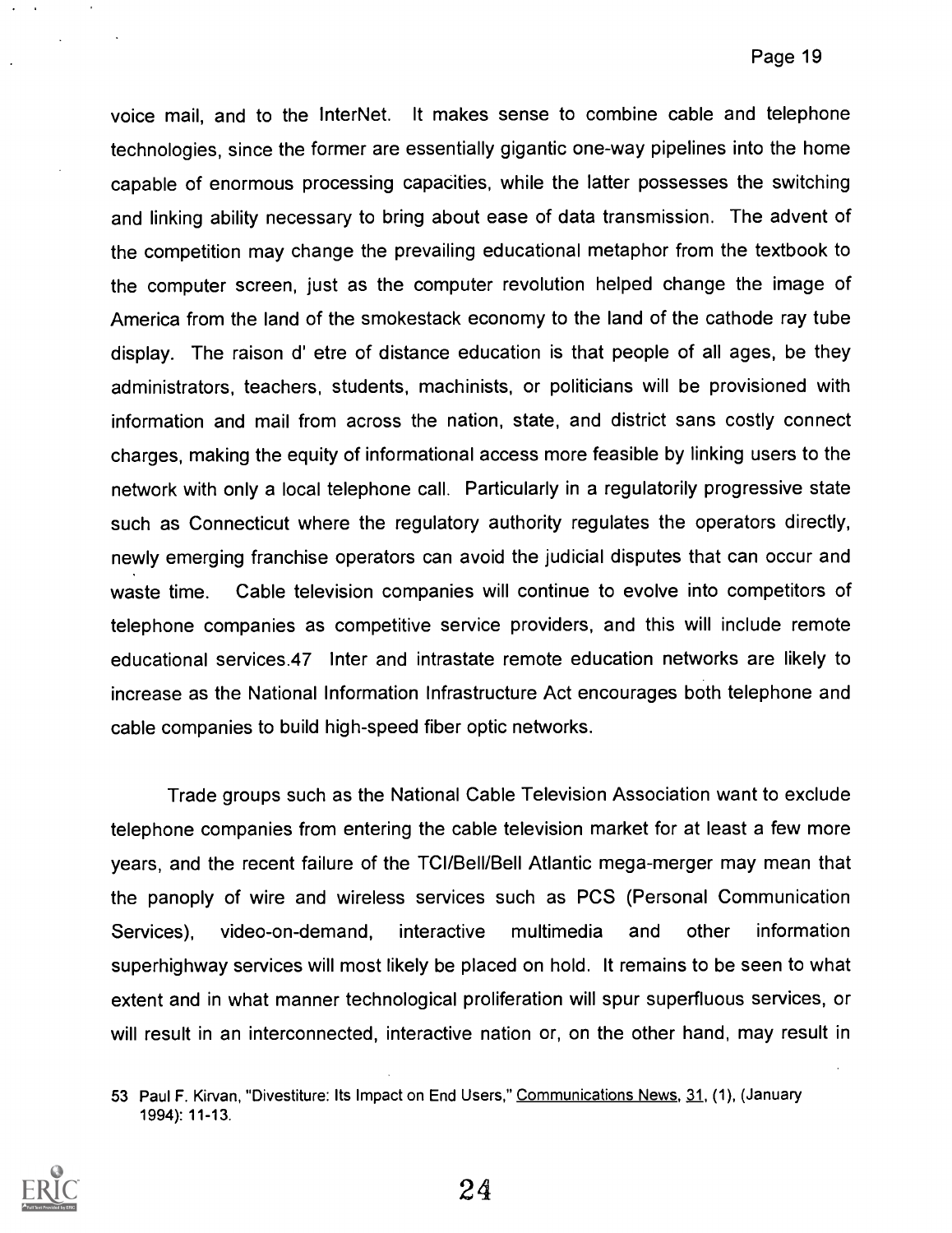the establishment of a vast, electronic wasteland where voice mail, automatic call routing, electronic mailboxes, multiline fax machines and caller ID could conceivably lead to an environment where rather than connecting, messages get lost or avoided more easily than ever. It also remains to be seen exactly to what extent and in what manner the passage of the telecommunications bill will mean to Connecticut. The passage of the 1996 bill could actually mean less in Connecticut than in other states, because the deregulation process has been extant for some time in Connecticut.

The huge amounts of capital needed to realize the national information superhighway remain problematic. Connecticut recently accomplished an important distance education objective when the Department adopted distance education and instructional programming as state regulations. The law states:

The Department may renew a franchise.... if the franchise holder has committed itself to maintain technologically advanced equipment and facilities, comply with quality of service standards as determined by the Department and make available the facilities and equipment necessary to enhance and promote educational programming.48

The regulations, originally intended to bring the Department into compliance with Public Act 92-146, require the franchising authority to consider the cable operators' commitments to identifying, adumbrating, and for implementing quality criteria for instructional and for educational programming. Cable franchise holders must now specify to the Department to what extent and in what manner they will address not only the public, educational, and governmental access needs of their subscribers, but to what extent the operator will address the instructional programming needs of the franchise community. This regulatory framework provides a platform on which the franchise community can construct the foundations for its distance learning and instructional programming needs. Whether these needs are articulated to the operator via cable company advisory councils, by educational communities of interest, or by

<sup>54 &</sup>quot;Edmund L. Andrews, "Why Fix Phones That Aren' Broken," The New York Times, 155, (50,285): (December 24, 1995): E5.



 $\mathbf{A}=\mathbf{0}$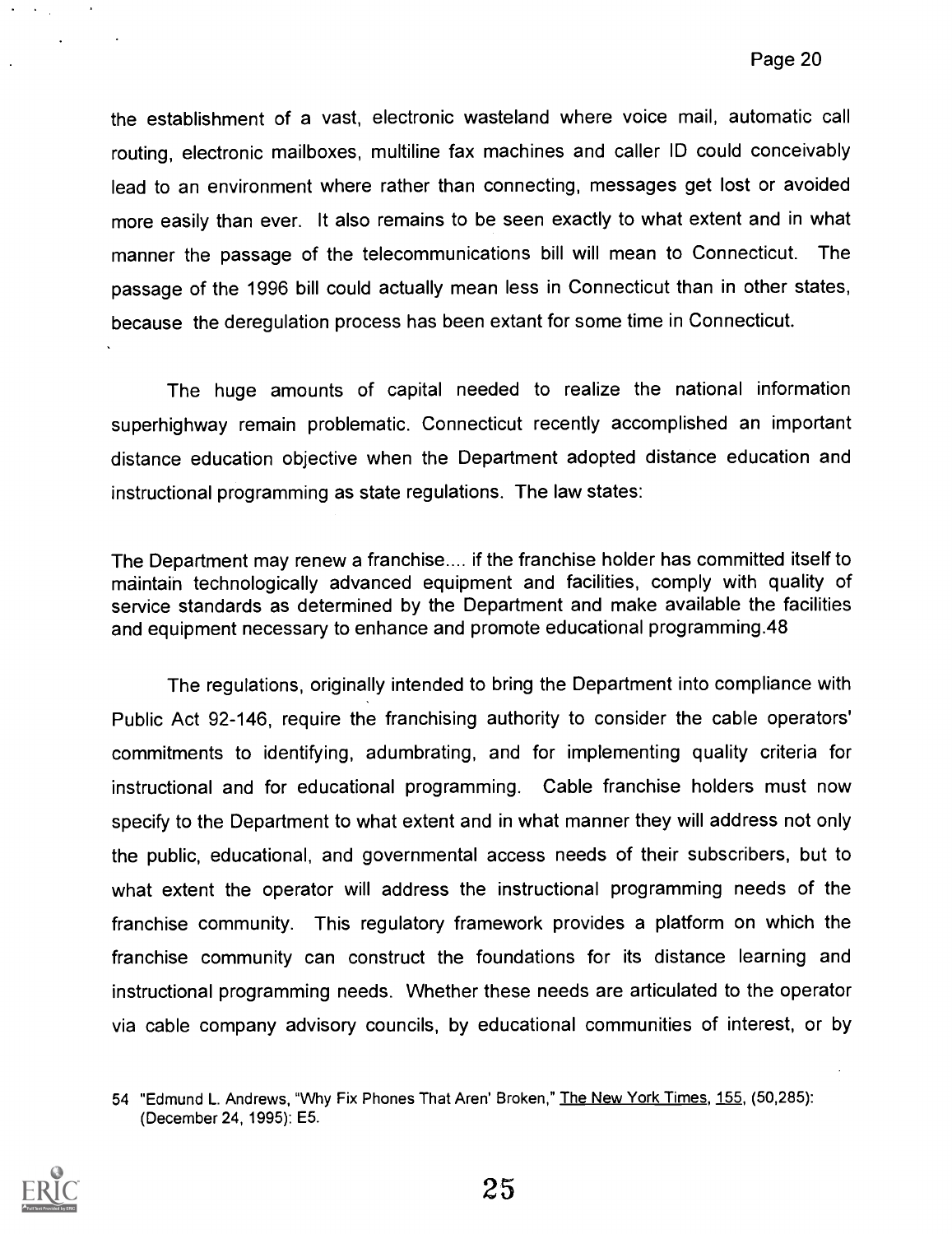Boards of Education, the result is what is important-namely, that the franchise community has a mechanism with which to communicate to its franchise holder a "critical mass" of support for its educational and instructional programming and its policy objectives. Connecticut franchise operators already are re-configuring their system architectures to eventually replace coaxial cable with more capacious fiber to effectuate future interactive capability, particularly for educational and for instructional programming protocols that ideally require two discrete channels.

The advent of actual cable franchise competition has arrived with the Department's recent granting of the state's first Certificate of Public Convenience and Necessity to a cable franchise operator to compete directly with an existing franchise operator, and with the extant video dial tone trials in the towns of West Hartford and in Fairfield County. Fibervision of Greater Hartford, Inc., received approval from the DPUC to construct a fiber optic system and to compete with a TCI Cablevision affiliate to offer cable television service. Although the Department has had authority since 1985 to allow competing cable operators to proffer service in the same markets, Fiber Vision's approved application is the first successful attempt by a Connecticut cable operator to construct a system in another operator's service territory and thus compete directly with the existing franchise holder for the provisioning of services.49 The Department awarded Fiber Vision a 15 year franchise term to construct an 1,110 mile cable system serving six towns. Additionally, Fiber Vision intends to link schools and libraries in its franchise area with the capability of an interactive educational network, which would offer the educational institutions options of simultaneous narrowcasting of various courses.

Such a scenario would ultimately result in enhanced pedagogical 'opportunities throughout the franchise territory through the usage of the proposed institutional network.50 Additionally, the FiberVision approval heralds in a concerted technological

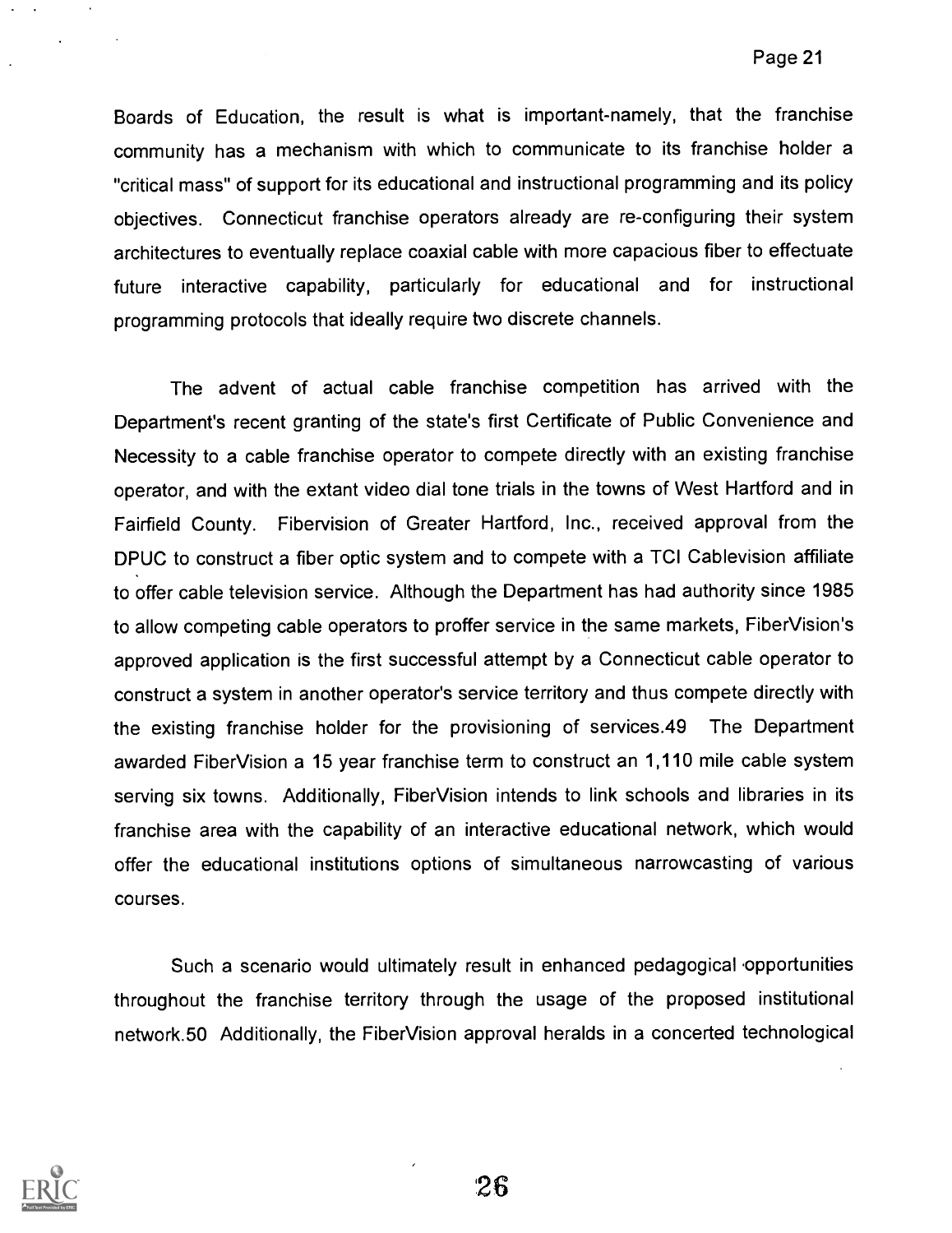rush to the Hartford area, as SNET has recently finalized plans to construct its \$4.5 billion fiber network over fifteen years, the goal being to connect all Connecticut homes to it by 2009. The Company is also offering interactive television service which was offered through a one-year, video-on-demand market trial in the suburb of West Hartford.51 That trial, recently concluded, was viewed as a technological harbinger of the cable-telco competitive framework. Video-on-demand, one of the so-named "information superhighway" services, has yet to realize its potential as a hot consumer property.52

### CONNECTICUT SPECIFIC INITIATIVES

Connecticut is thus well-positioned to fit into the evolving parameters of the emerging remote educational Infrastructure framework that will eventually connect homes, businesses, and various educational communities in a vast electronic, multimedia and informational network infrastructure.53 Educational groups hope that the state can ultimately effectuate a distance education paradigm such as Thomas Edison State College in New Jersey, where a Vax 4000 mainframe computer helps adult learners too busy with careers and with families to learn the content material necessary for professional development and advancement. Funding is available to supply needy students with a modem and with a Vax 4000-compatible computer to participate in the program. Learners, with those tools, are then able to use ordinary telephone lines to gain access to the educational process.54 William J. Seaton, Thomas Edison State's Director of Adult Education, states: "Interaction, like the ability

<sup>58</sup> John Nordheimer, "Computers and Phones Pave New Path," The New York Times, 143, (49,614), (February 21, 1994): B1, B5.



<sup>55</sup> Kirk Johnson, "Connecticut Approves Cable Battle," The New York Times, 148, (49,610), (February 17, 1994): B1, B10.

<sup>56</sup> Kathleen Gorman, "Choosing a Flick Via a SNET Hookup," The Hartford Courant, 156, (54), (February 23, 1994): C11.

<sup>57 &</sup>quot;SNET Prepares to Become First in U.S. to Offer Statewide Information, Communications and Entertainment," (News Release, April 27, 1995): New Haven: Southern New England Telephone Co., 2pp.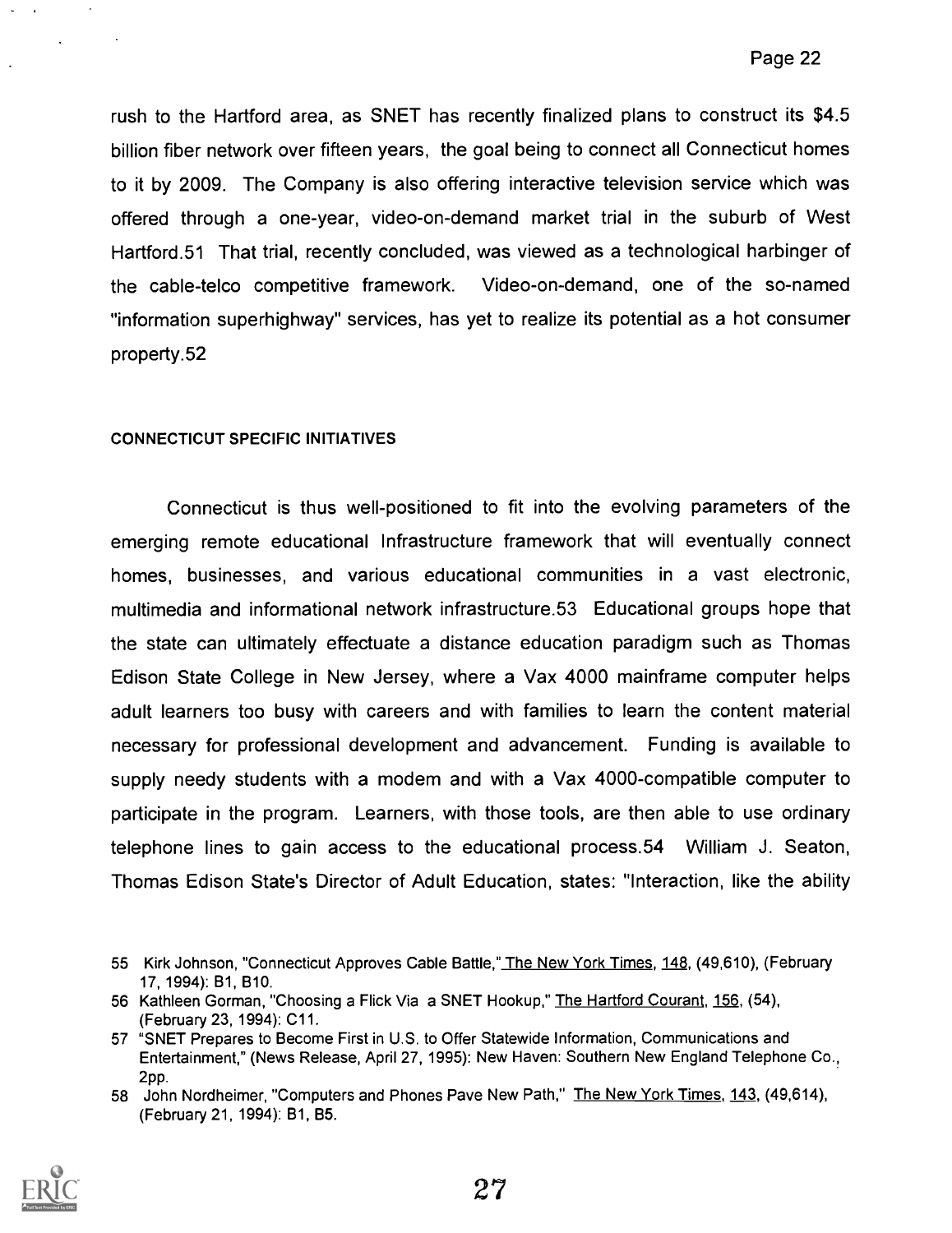to hold class discussions by computer, breaks down the isolation of long-distance learning."55

Incipient federal legislation postulates a regulatory architecture for allowing longdistance and local telcos to compete head-on, and with that direct competition will come even more interactive capability for cable franchise operators as more fiber optic and hybrid networks are constructed. Connecticut itself is the first state to open up the local market to intrastate competition.56 Despite the heavy media attention however, Connecticut regulators are attempting to avoid turning distance education into a son et lumiere. Professional education organizations such as Minneapolis based Educational Alternatives Inc. (EAI) are attempting to privatize and technologize poor and failing urban school systems such as in Hartford and in Baltimore, Maryland. The Company, which went public in 1991, had revenues of \$30 million for the previous fiscal year, is vehemently opposed by teachers' unions, because it has replaced unionized teaching personnel with its own technical and support staff. Despite the opposition, the company received municipal approval to run Hartford's entire 32 public schools system. Professional educators claimed that EAI is short on sound pedagogy and long on techno-gadgetry and gimmickry, and does not adequately address the needs of special education students. The Hartford School Board ultimately terminated the Company's contract, citing, among other things, a failure of the organization to update and technologize the city's archaic classroom infrastructure to the extent it had initially promised. In any event, distance learning applications figure prominently in the company's teaching paradigm and learning approaches.

#### CONCLUSIONS/NEW INITIATIVES

The federal government so far has managed to connect some schools, libraries, hospitals, and municipalities to the existing interactive technologies, but has not

<sup>60</sup> Anthony Giorgianni, "State First to End Local Phone Competition," The Hartford Courant, 157, (355), (December 21, 1995): A1, A14.



<sup>59</sup> Ibid., p. B5.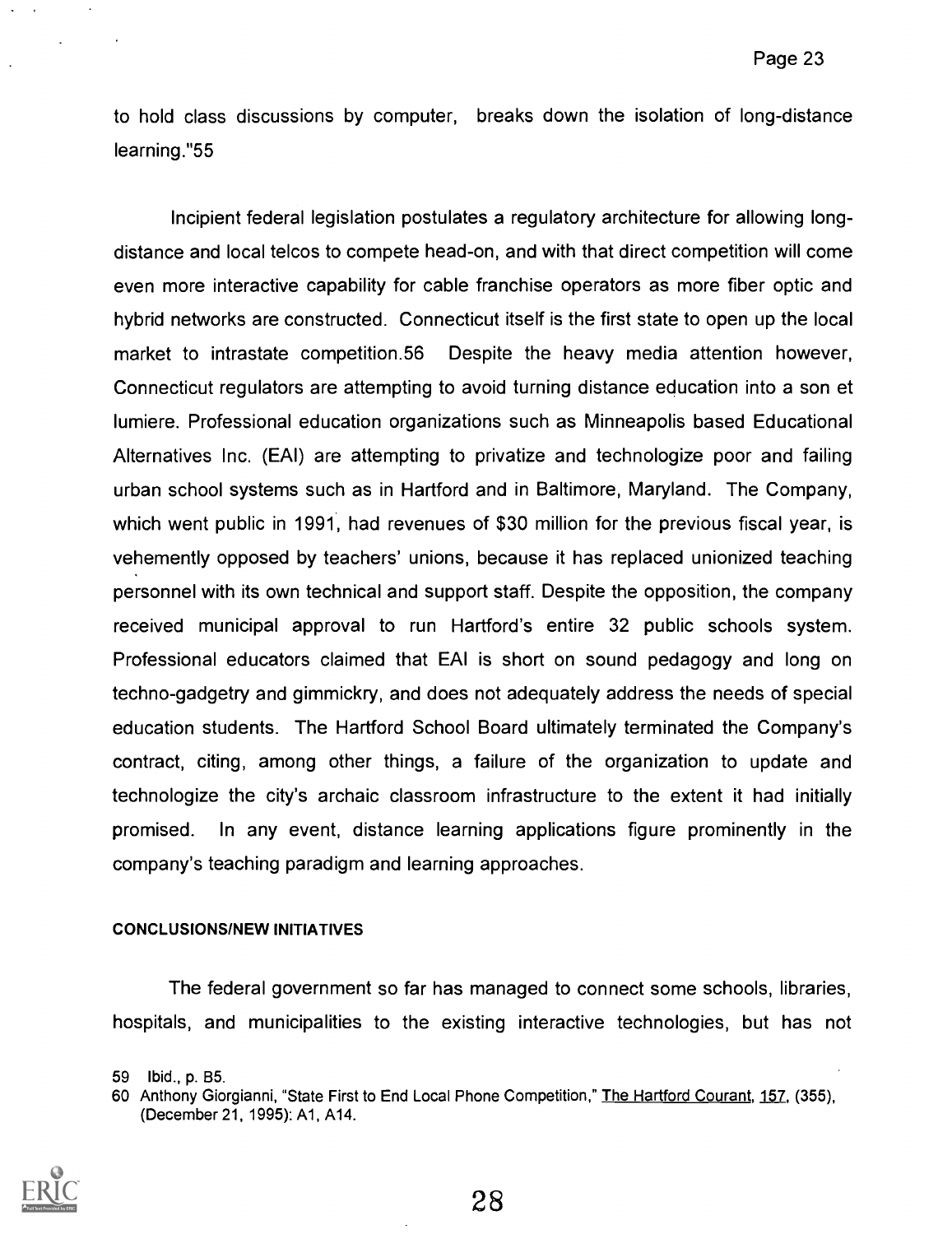specified how it will connect private citizens, or if it can be determined that private citizens wish to be connected.57 The Federal Communications Commission Chief Reed E. Hundt publicly espoused his intention of forcing, if necessary, cable companies to carry at least three weekly hours of educational programming, a public policy initiative that ultimately has come to pass.58 No agreements have currently been reached on the rather inflammatory issue of funding the additional programming. Connecticut is now at the point where rhetoric comes face to face with engineering realities, as the information networks are being constructed and connected. Connecticut's remote educational protocols have filtered down to the elementary school levels, as evidenced by the recent proliferation of programs such as the one in Southington, where second graders have used computers to assist in their learning of the writing process.59 That program, interestingly enough, may be abandoned as the new majority on the Southington School Board cited grave concerns about the erosion of funding in other budgetary areas calling for a return to more traditional learning modalities. 60 New Britain, a deteriorating mill town close to Hartford, recently announced an initiative to use technology to promote additional fine arts and performing arts instruction to supplement the core curriculum.61 Public and private schools across the United States are relying heavily on telecommunications technology to proffer

- 61 Lisa Hoffman, "Local Governments Not Ready for the Information Superhighway," Government Technology, 8, (2), (February, 1995): 1, 54-57.
- 62 James Evans, "Government on the Web, " Government Technology, 8, (11), (November, 1995): 28-30.
- 63 Carolyn Moreau, "Southington May End Computer Writing Program," The Hartford Courant, 157, (360), (December 26, 1995): B1.
- 64 Geraldine Fabrikant, "Disney to Sample the Interactive Era," The New York Times, 143, (49, 783), (August 9, 1994): D1, D17.
- 65 Michelle Tuccitto Balcom, "Library Conducts Tours along InterNet," The New Britain Herald, 26, (November 26, 1995): A7.
- 66 Eve Nagler, "Mapping Telephone's New Uses," The New York Times, 144, (49, 830), (September 25, 1994): 13:1, 17.
- 67 Leslie Silverman, "Local Library Offers Something Old and Something New for Children," The New Britain Herald, 20, (Janaury 23, 1995): A7.

<sup>69</sup> Mitchell Heim, The Metaphysics of Virtual Reality. New York: Oxford University Press, 1993. pp.99- 102.



<sup>68</sup> Tracie Mauriello, "Sequiera Wants New Curriculum in Middle School," The New Britain Herald, 179, (July 31, 1995): Al.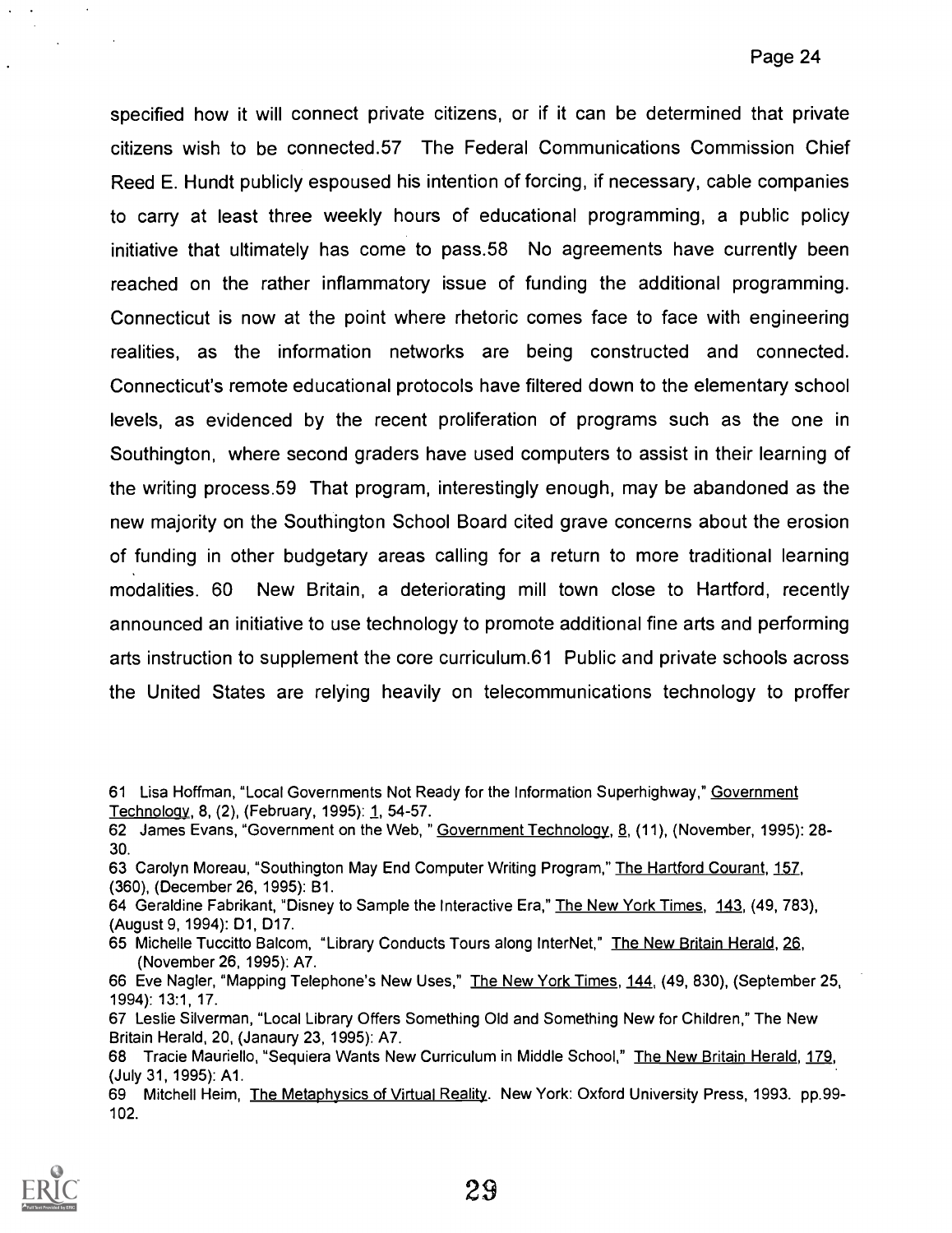distance learning.62 Eight years ago, for example, fewer than ten states in the Continental U. S. had functioning remote educational protocols; today, nearly every state has some type of functioning remote educational program.

Connecticut is thus on the fast track, both legislatively and technologically, to develop what ultimately will become a ubiquitous distance learning network. In the summer of 1993, for example, 34 Connecticut college and public libraries in the Hartford region abandoned their traditional card catalogues for CARL-Colorado Alliance of Research Libraries.63 Connecticut's public libraries, schools, colleges, and its universities are all merging their information technologies to create an informationfriendly society.64 It is evident from even a superficial glance at Connecticut's information infrastructure that the incipient competitive communication scenario will unfold with companies competing to deliver telephone, cable, computer, and electrical services.65 With the coming of the \$4.5 billion  $I-SNET$ , the fiber-optic superhighway will function to supply people with more informational choices. As the state's Office of the Consumer Advocate recently stated:

Theoretically, it {competition} should be good for the {Connecticut} consumer, if there is more competition and more choices.... But nobody can tell you that for sure now. It is a very complex issue. It depends on how the implementation of the developing legislation shakes out.66

As more of the state's public libraries become computerized, greater numbers of residents will be able to expand their individual educational choices, in cases where the person owns a computer and a modem, simply by calling a direct number from home to

<sup>76 &</sup>quot;The Information Age and the State's Economic Future," The New Britain Herald, 64, (March 14, 1996): B2



<sup>70</sup> Connecticut Statewide Educational Technology Plan , p. 84.

<sup>71</sup> Fran Silverman, "Librarians Find New Life for Old Symbol of Information Highway," The Hartford Courant ,157, (37), (February 6, 1995): A3, A8.

<sup>72</sup> University of Connecticut Traditions. 2, (1), (Winter, 1996): p. 9.

<sup>73</sup> Melissa Miller, "Library Goes On-Line: Town Gets Home Page, The New Britain Herald, 310, (December 30, 1995): A8.

<sup>75</sup> Elisa Hutcoe, "New Britain's Library's Books both on Shelves and On-Line," The New Britain Herald, 109, (May 6, 1996): Al, A5.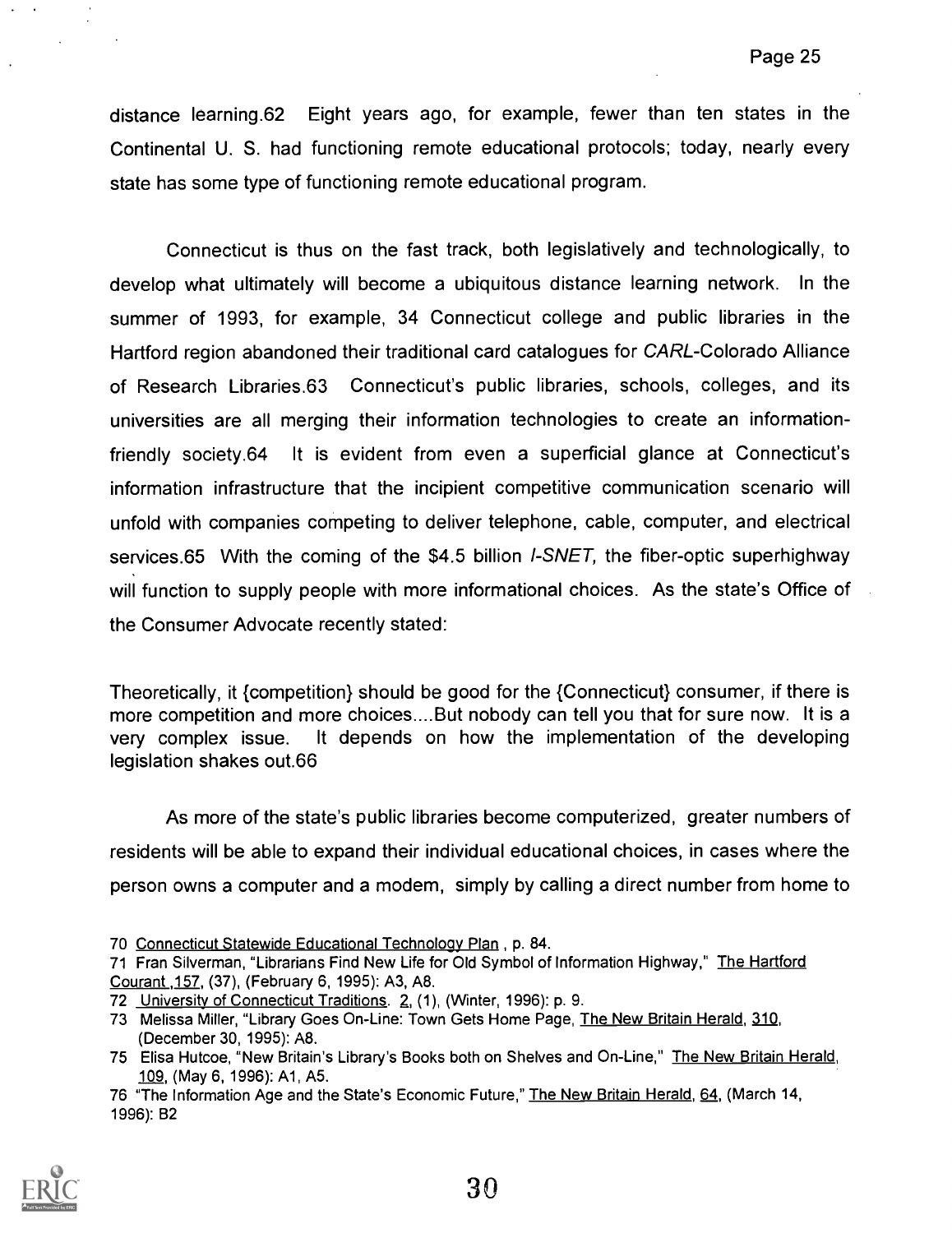find out what library resources are extant. Even the state's kindergarten pupils are not immune to the state's technology proliferation. Kindergartners at the Newington Public Library, for example, are making use of new computers located in the children's department. The computers expose the youngsters to state of the art information retrieval techniques to expand their awareness of informational choices when doing school projects.67

As technology expands its informational resources, the race to see who will deliver the next set of emerging interactive services will remain in full force as the new millennium unfolds. It remains to be seen to what extent and in what manner cyberspace will supplant physical space, may eliminate direct human contact, and whether this will result to any extent in spiritual isolation as the technocrats take the entire country on what some have said may very well be a reckless ride into the unknown.68 Until then, the state will see the installation of more computers in public school classrooms, increased networking of schools with municipal agencies, and more instant access to public library catalogues. The amount of funding required by the local educational communities to realize these remote learning models remains to be seen, and the Department's position on distance education will continue to evolve commensurably with these protocols and with the germinating technologies.69

Lastly, the Connecticut Department of Education's recent issuance of the Connecticut Statewide Educational Technology Plan will finally establish sound official guidelines to limn the appropriate uses of school technology for school personnel, something Connecticut has never before had. As those official guidelines state:

Through all the elements of American society, it is becoming apparent that lifelong learning is a necessity. We are entering into an era of world economy. Our businesses and our citizens must work harder and "smarter" in order to compete successfully for a market for our goods and services.... The combination of targeted state and district

77 Brian Miller, "Interview with Ron Corbett," Government Technology, 8, (April, 1995): 24-25.

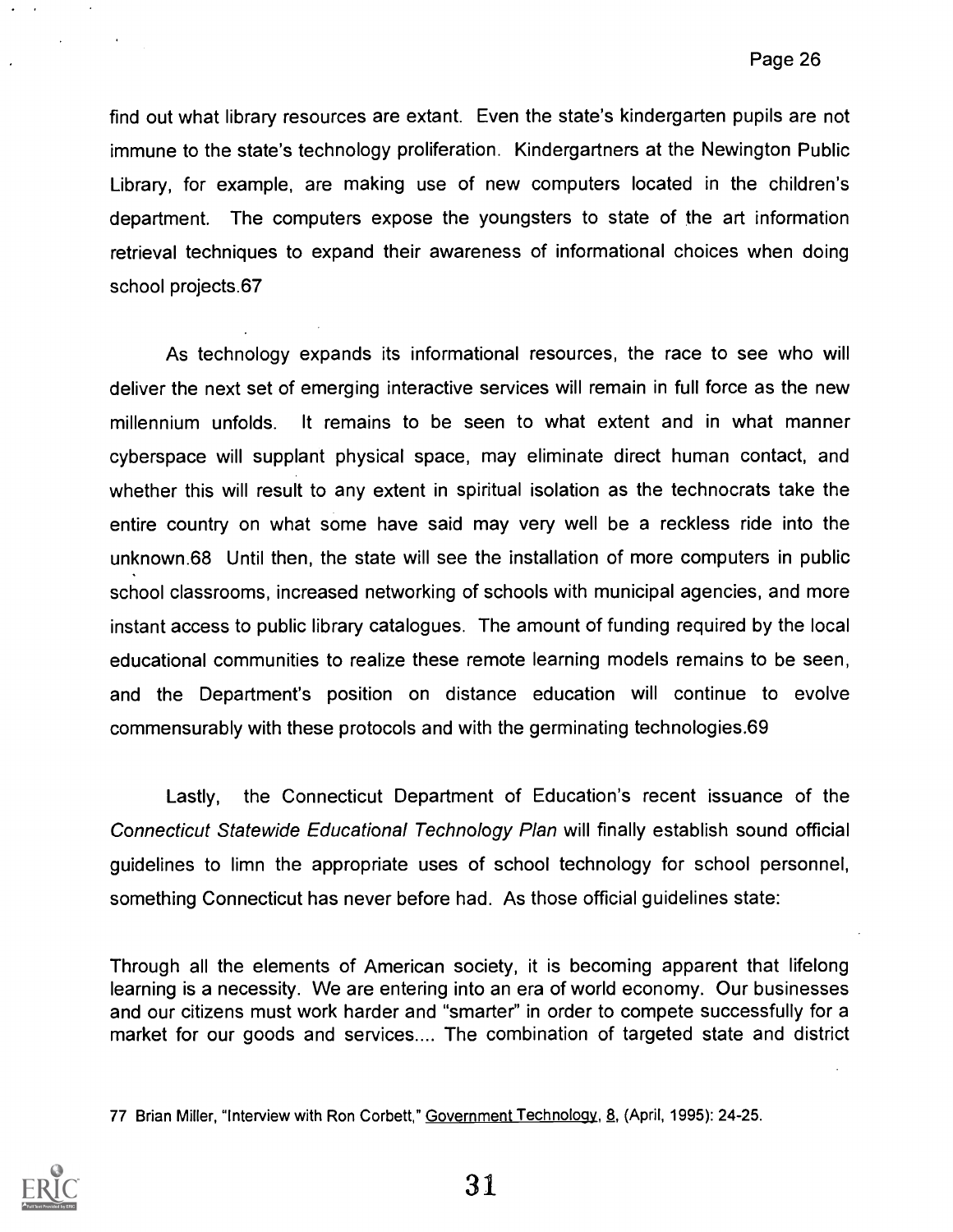improvement initiatives and a statewide educational technology plan can serve as a launching pad in support of the development of lifelong learning skills for the citizens of Connecticut.70

Connecticut is thus well-positioned for equitable access to information technology for administrators, teachers, students, and parents, which in turn will be a catalyst for reversing the state's recent downward economic spiral, rejuvenating its anemic economy, and for germinating a technologically literate populace for the new century. Distance learning, particularly in a small, regulatorily progressive state like Connecticut, will continue to break the mold of tradition both in the way business is conducted and in the way education traditionally has been delivered.71 Connecticut's virtual classrooms will continue to expand on all levels, including the University of Connecticut's main campus in Storrs, where virtual classes were first begun in September, 1994. As recently as the fall, 1995, semester at the university, there were 55 virtual classes.72

Education and technology have melded such divergent learning modalities as computers and textbooks. The InterNet, satellite uplinks and downlinks, electronic libraries, and telecourses are now as common as the traditional textbook. The new high-tech educational environments are designed to enhance both teaching and learning, the intention being to make the classroom approximate the real world so as to prepare people to enter the workforce upon graduation.73 This scenario figures to be manifested in Connecticut as the new millennium unfolds in Southern New England. From the University of Connecticut to the decaying mill town of New Britain, Connecticut is going on line.74 Technology is reaching deeper and more substantively into the temporal and spatial lives of people. As articulated in a recent statement by Connecticut State University President William Cibes, upgrading educational

78 Julie Slama, "Community College Blossoms Big with Technology," Communications News, 32, (7), (July, 1995):28-29.

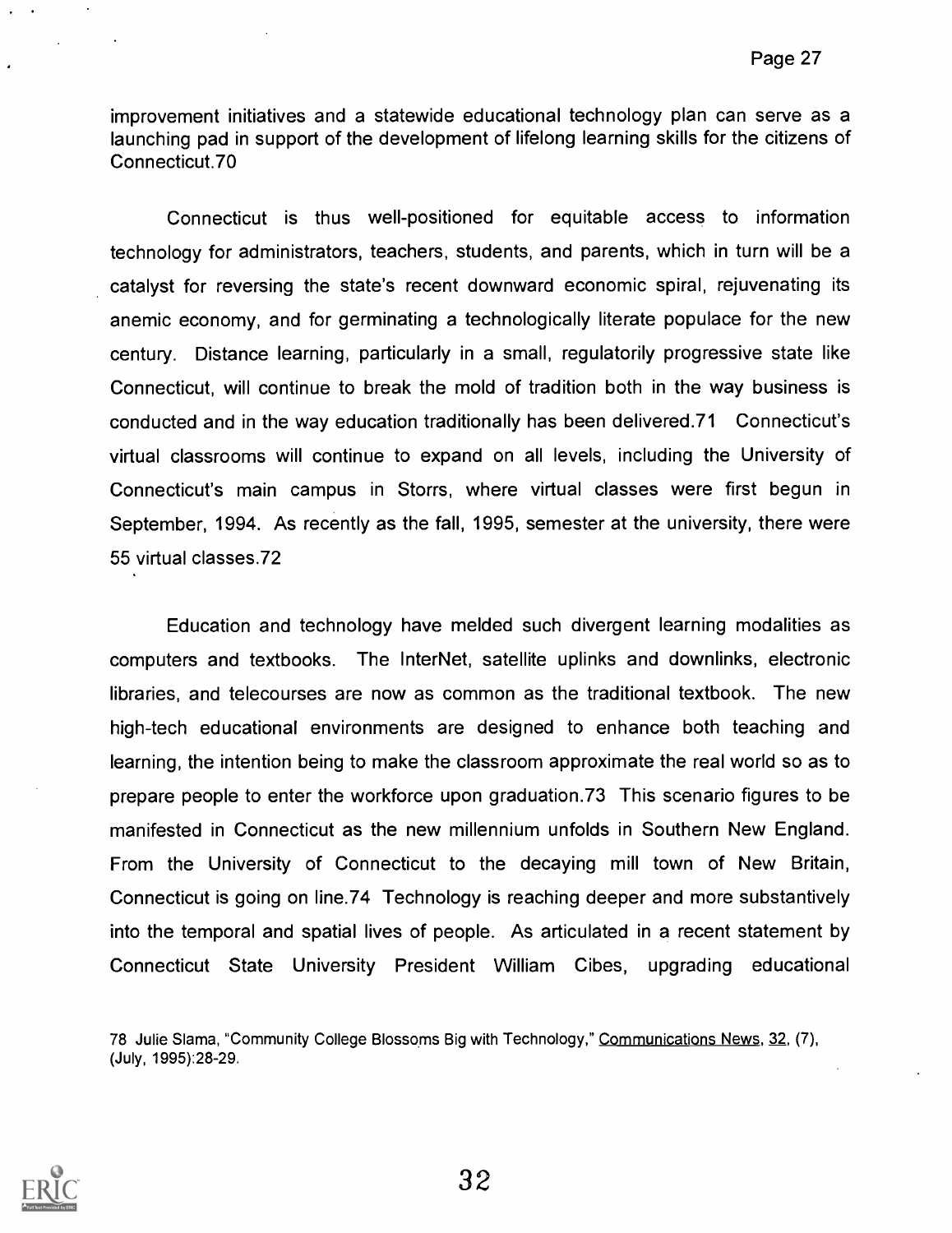technology is and will continue to be critical to the state's economic future. A \$5 million "Fund for Technology", a largesse derived from corporate contributions, is the latest in distance learning/legislative programs ready to be examined by the legislature and by the governor.75 A comprehensive, statewide educational technology upgrade, now slowly coalescing and evolving, is imperative if the state is to emerge from the economic ravages of the late 1980s and first half of the 1990s. The Connecticut State University system's approximately 33,540 students need the technology enhancements to keep in step with the both the present and the future.

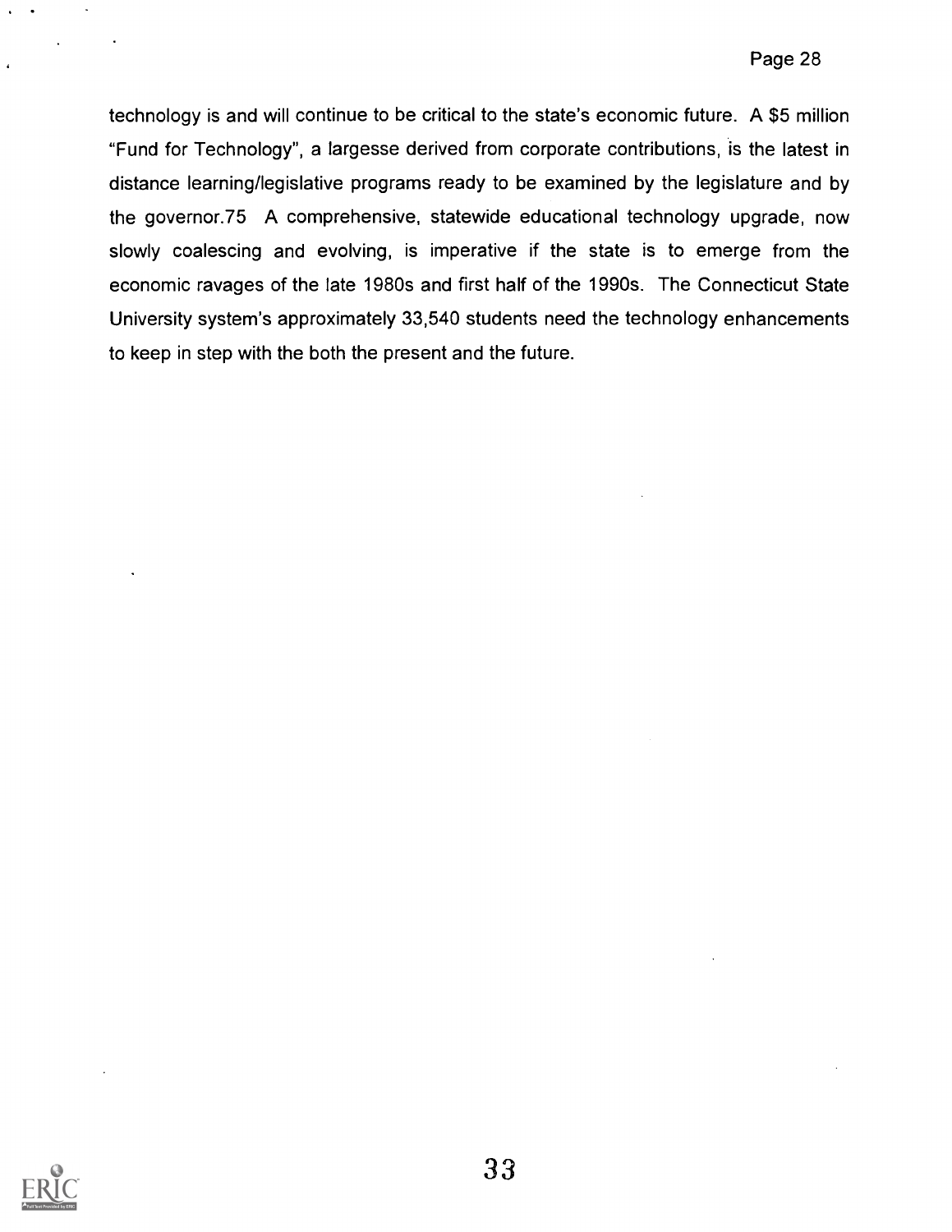TABLE A

# Distance Learning Classroom Equipment

| 12 <sup>1</sup> | 27" color video monitors                              | 700<br>@  | 8,400<br>$\mathfrak{S}$ |  |
|-----------------|-------------------------------------------------------|-----------|-------------------------|--|
| 6               | monitor brackets                                      | 200<br>@  | 1,200                   |  |
| 6               | 3" yoke pipes                                         | @ 24      | 144                     |  |
| 1               | T42E cart with 5" casters                             |           | 150                     |  |
| $\mathbf{2}$    | VTR20E 32" cart                                       | 100<br>@  | 200                     |  |
| $\mathbf{2}$    | Winsted mini-frame                                    | @ 144     | .288                    |  |
| 6               | flat monitor shelf                                    | 83<br>@   | 498                     |  |
| $\mathbf{2}$    | frame extensions                                      | @ 122     | 244                     |  |
| 3               | Panasonic D5000 video camera                          | @1,500    | 4,500                   |  |
| $\overline{2}$  | Panasonic WV CR12 controller                          | @ 345     | 690                     |  |
| $\mathbf 1$     | Panasonic 10H-50AS 50' camera signal cable            |           | 115                     |  |
| $\mathbf{2}$    | Panasonic 10H-30AS 30' camera signal cable            |           | 114                     |  |
| $\overline{2}$  | Panasonic WV CA10 cable                               | 29<br>.@  | 58                      |  |
| 3               | Panasonic WV 3203 power supply                        | 100<br>@  | 300                     |  |
|                 | VCLO.5 for WVLZ14 8AF lens                            | 150<br>@  | 150                     |  |
| 1               | tripod with dolly                                     | $\sim 10$ | 305                     |  |
| $\overline{2}$  | ceiling camera mount                                  | 80<br>@   | 160                     |  |
|                 | Panasonic active switcher WJ 220B                     |           | 250                     |  |
|                 |                                                       |           | 350                     |  |
|                 | 1/2" VHS VCR                                          |           | 387                     |  |
|                 | Shure M67 microphone mixer                            | 88<br>@   | 528                     |  |
|                 | Crown sound grabber PZM microphone                    |           | 90                      |  |
|                 | Shure SM 11CN microphone.                             |           | 600                     |  |
|                 | Miscellaneous cable, connectors, power & surge strips |           |                         |  |
|                 | TOTAL: (This figure varies according to vendor.)      |           | $$15,685 - $19,551$     |  |

€

 $\mathcal{L}$ 

ŧ

Additional equipment requirements include outside telephone line and telephone into the distance learning classroom, computers specific to offered course, printer, and modem (depending on offered course).

# Equipment can be purchased over a period of time

| <u>Year 1</u> | Minimum receiving site   | \$5,375 |  |
|---------------|--------------------------|---------|--|
| <u>Year 2</u> | Full receiving site      | \$4,425 |  |
| <u>Year 3</u> | Minimum origination site | \$4,890 |  |
| Year 4        | Full origination site    | \$995   |  |

Source: Valley Shore Telecommunications Cooperative, 1991.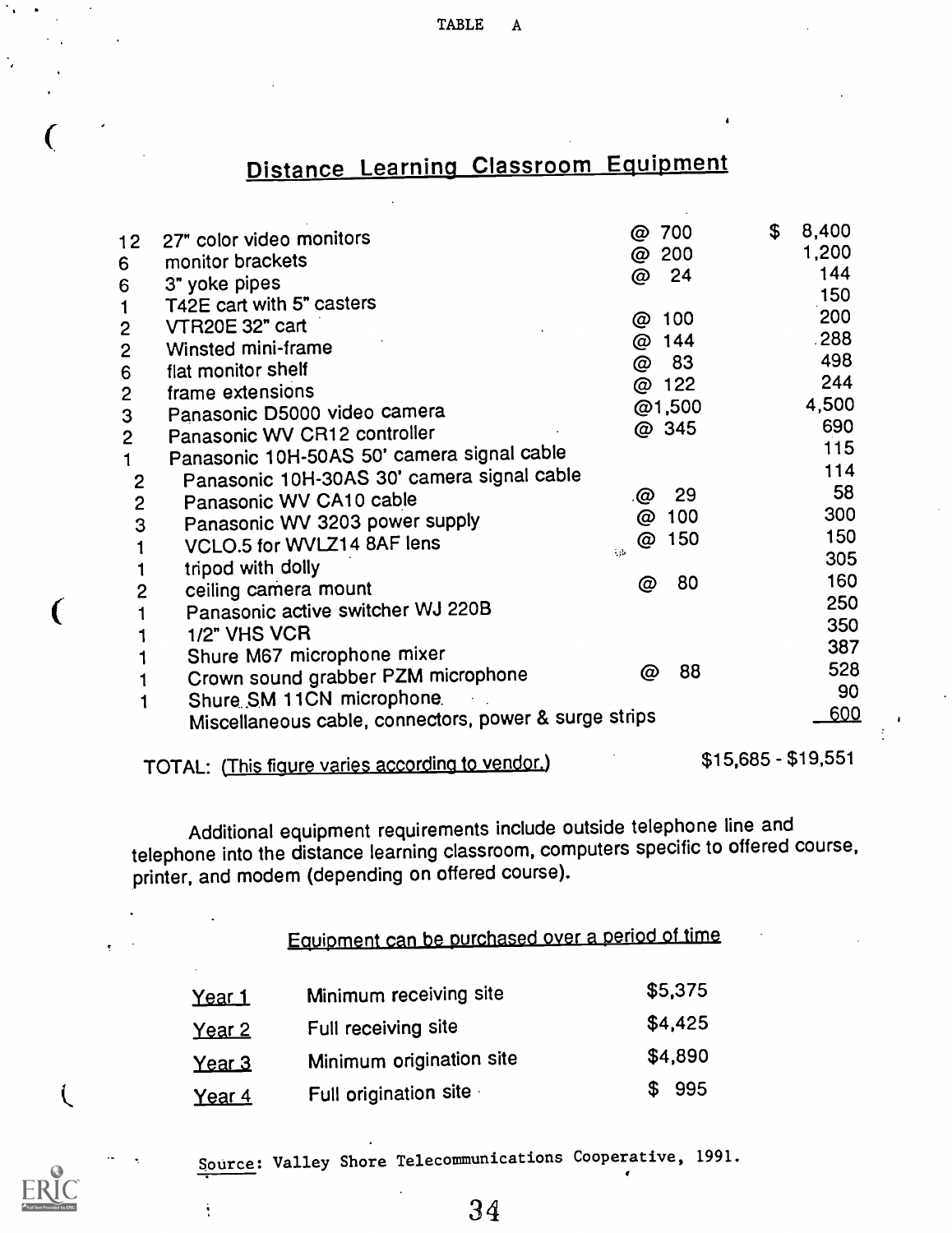$\cdot$ 

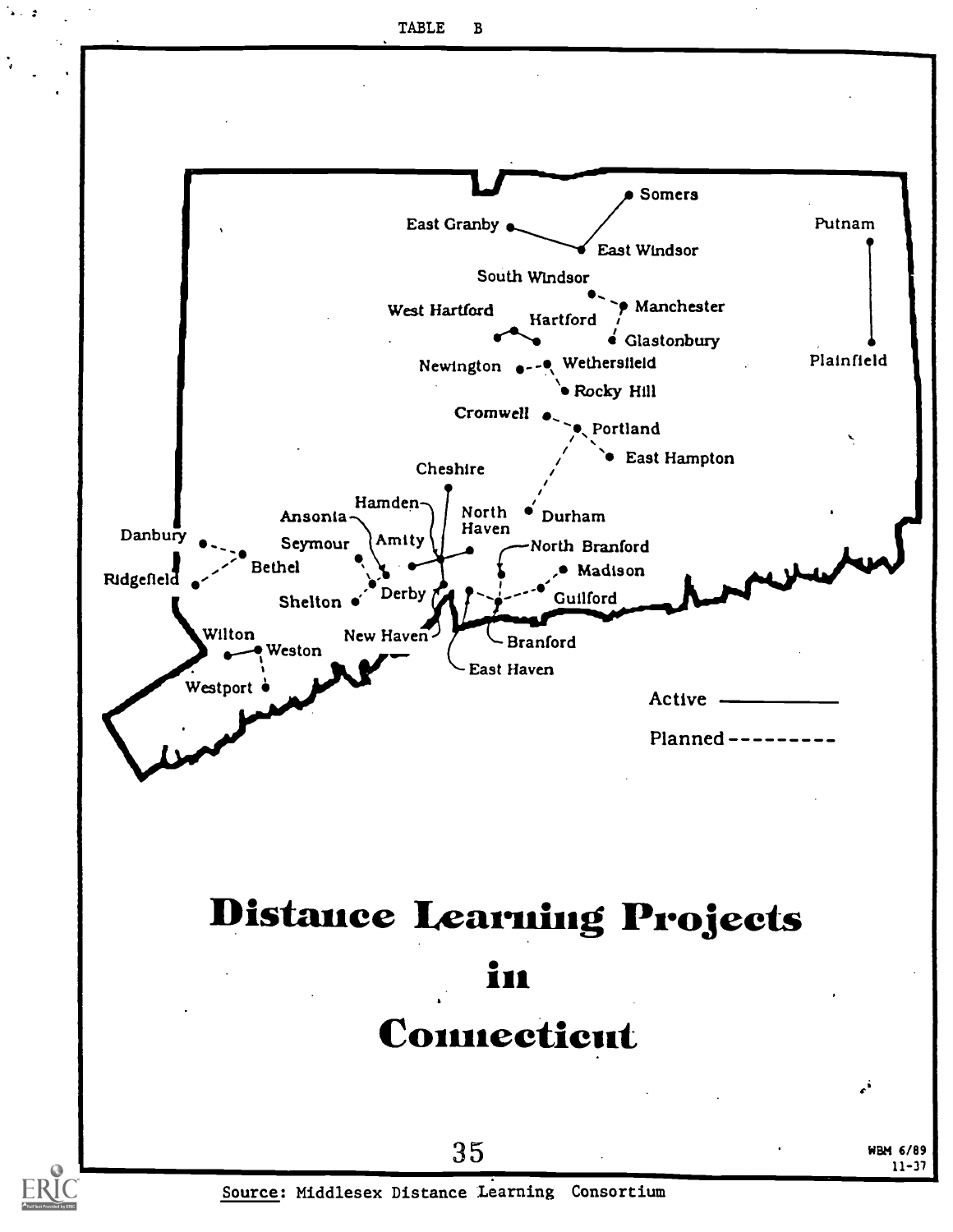



 $\mathcal{F}_{\mathcal{A}}$ 

Source: Middlesex Distance Learning Consortium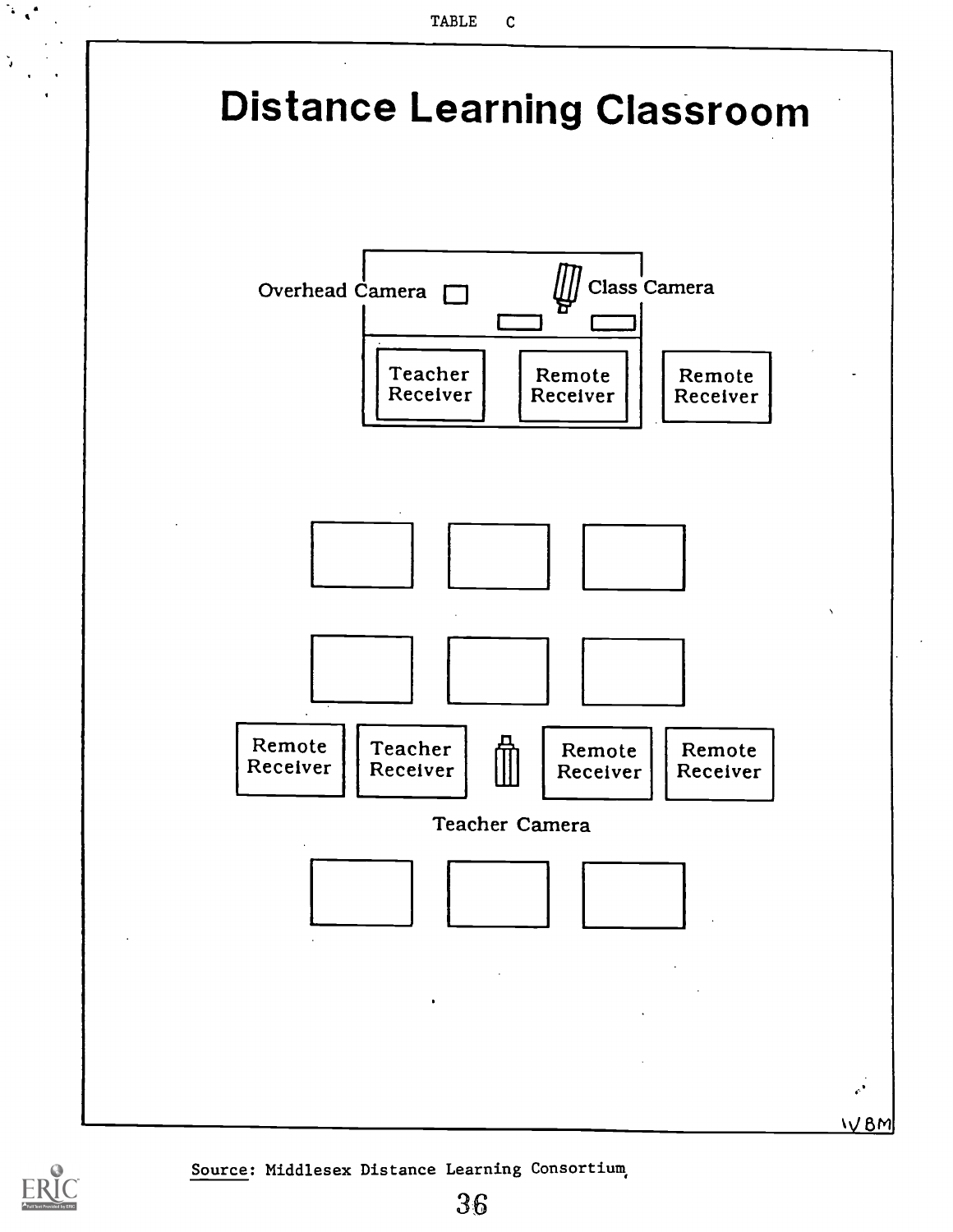

 $\frac{8}{3}$ 

37

۰,

 $\ddot{\phantom{0}}$ 

 $ER_{\underbrace{\text{C}}_{\text{A}}^{0}}$